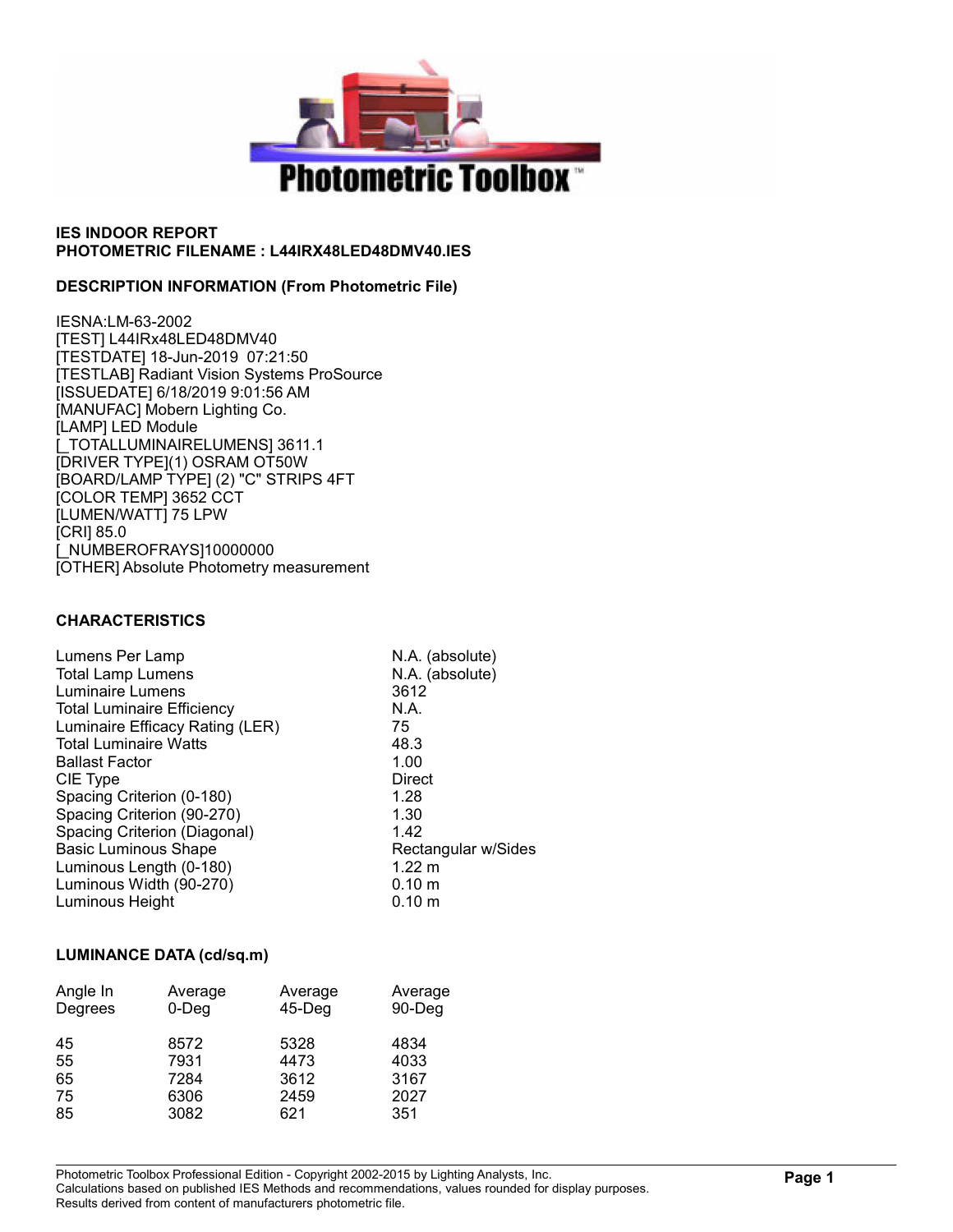### CANDELA TABULATION

| 1160.51<br>1160.51<br>1160.51<br>1160.51<br>1160.51<br>1160.51<br>1160.51<br>1160.51<br>1160.51<br>1160.51<br>$\mathbf 0$<br>3<br>1159.82<br>1156.96<br>1157.50<br>1158.76<br>1159.17<br>1160.24<br>1160.44<br>1160.49<br>1160.48<br>1156.40<br>1158.12<br>6<br>1149.76<br>1151.02<br>1153.64<br>1155.92<br>1157.36<br>1158.41<br>1157.85<br>1157.06<br>1156.25<br>1142.67<br>1146.07<br>1148.10<br>1150.62<br>1151.47<br>1150.99<br>1149.77<br>1148.54<br>9<br>1141.60<br>1147.71<br>1130.70<br>1131.86<br>1134.18<br>1137.28<br>1137.37<br>1136.94<br>1135.86<br>1135.73<br>12<br>1131.03<br>1113.44<br>1120.12<br>1116.84<br>1113.06<br>1114.04<br>1115.80<br>1118.40<br>1119.44<br>1121.10<br>1124.01<br>15<br>1095.00<br>1093.60<br>1100.90<br>1102.63<br>1098.14<br>1090.43<br>1095.19<br>1103.82<br>1104.93<br>1108.93<br>18<br>1074.35<br>1075.60<br>1080.74<br>1082.49<br>1089.59<br>21<br>1074.77<br>1073.18<br>1075.40<br>1086.69<br>1083.21<br>1053.14<br>1053.80<br>1048.79<br>1053.09<br>1055.87<br>24<br>1048.70<br>1055.61<br>1060.10<br>1057.71<br>1065.43<br>27<br>1027.15<br>1027.04<br>1029.33<br>1023.31<br>1024.17<br>1030.96<br>1027.23<br>1031.68<br>1021.31<br>1036.76<br>992.89<br>990.60<br>998.65<br>995.76<br>994.51<br>1000.41<br>999.76<br>1006.02<br>1005.72<br>30<br>989.60<br>954.25<br>953.61<br>963.61<br>962.88<br>963.12<br>968.42<br>976.33<br>33<br>950.90<br>967.72<br>974.33<br>916.59<br>925.94<br>923.22<br>928.41<br>936.27<br>935.24<br>942.09<br>942.05<br>36<br>908.27<br>917.57<br>39<br>866.39<br>881.95<br>880.45<br>880.32<br>883.95<br>890.91<br>898.83<br>902.52<br>907.44<br>907.91<br>861.65<br>869.49<br>872.07<br>830.29<br>841.19<br>834.60<br>840.88<br>851.91<br>850.02<br>858.88<br>42<br>789.56<br>800.44<br>790.50<br>799.93<br>815.92<br>807.35<br>816.10<br>820.59<br>828.62<br>834.45<br>45<br>741.01<br>748.96<br>753.45<br>767.81<br>763.28<br>784.59<br>789.09<br>793.05<br>48<br>759.83<br>775.00<br>699.38<br>703.81<br>714.94<br>718.69<br>733.89<br>744.24<br>752.98<br>746.79<br>51<br>696.25<br>698.90<br>633.61<br>650.01<br>655.91<br>651.59<br>665.86<br>674.23<br>687.68<br>697.67<br>709.31<br>700.10<br>54<br>596.73<br>607.74<br>606.29<br>623.86<br>627.33<br>645.00<br>648.80<br>658.35<br>656.36<br>57<br>593.53<br>547.86<br>554.53<br>573.42<br>580.42<br>598.84<br>602.85<br>609.40<br>553.02<br>551.04<br>601.07<br>60<br>499.58<br>503.72<br>516.72<br>532.95<br>549.17<br>549.47<br>549.95<br>553.43<br>63<br>488.44<br>494.34<br>428.73<br>494.22<br>418.44<br>439.43<br>457.68<br>484.20<br>492.52<br>490.79<br>493.77<br>66<br>467.03<br>370.44<br>382.38<br>425.67<br>430.98<br>434.61<br>69<br>364.48<br>400.38<br>412.82<br>430.64<br>435.83<br>321.36<br>363.82<br>373.70<br>72<br>316.48<br>328.28<br>345.04<br>360.11<br>370.12<br>370.41<br>374.47<br>290.21<br>297.52<br>301.53<br>300.10<br>301.81<br>75<br>260.12<br>266.86<br>275.08<br>301.40<br>303.04<br>232.49<br>78<br>205.67<br>221.73<br>234.56<br>227.79<br>224.35<br>214.67<br>219.56<br>219.54<br>196.39<br>151.65<br>182.08<br>175.24<br>163.22<br>151.04<br>143.53<br>139.20<br>81<br>140.11<br>176.51<br>144.75<br>100.77<br>107.89<br>109.79<br>90.51<br>76.86<br>69.29<br>66.85<br>84<br>80.62<br>62.07<br>59.07<br>46.60<br>30.54<br>28.64<br>23.06<br>20.40<br>29.28<br>41.96<br>22.65<br>18.80<br>21.24<br>87<br>9.21<br>5.62<br>5.92<br>5.24<br>4.32<br>2.68<br>8.74<br>6.49<br>4.39<br>5.09<br>90<br>0.20<br>4.43<br>3.51<br>2.63<br>2.07<br>1.97<br>2.44<br>1.88<br>1.74<br>1.49<br>93<br>0.25<br>0.14<br>0.02<br>1.01<br>0.41<br>0.51<br>0.44<br>0.08<br>0.37<br>0.42<br>96<br>0.30<br>0.00<br>0.11<br>0.15<br>0.11<br>0.07<br>0.09<br>0.04<br>0.15<br>0.13<br>99<br>0.00<br>0.00<br>0.00<br>0.00<br>0.00<br>0.00<br>0.00<br>0.00<br>0.00<br>0.00<br>102<br>0.00<br>0.00<br>0.00<br>0.00<br>0.00<br>0.00<br>0.00<br>0.00<br>0.00<br>105<br>0.00<br>0.00<br>0.00<br>108<br>0.00<br>0.00<br>0.00<br>0.00<br>0.00<br>0.00<br>0.00<br>0.00<br>0.00<br>0.00<br>0.00<br>0.00<br>0.00<br>0.00<br>0.00<br>0.00<br>111<br>0.00<br>0.00<br>0.00<br>0.00<br>0.00<br>0.00<br>0.00<br>0.00<br>0.00<br>114<br>0.00<br>0.00<br>0.00<br>0.00<br>0.00<br>0.00<br>0.00<br>0.00<br>0.00<br>0.00<br>0.00<br>0.00<br>0.00<br>117<br>0.00<br>0.00<br>0.00<br>0.00<br>0.00<br>0.00<br>0.00<br>0.00<br>0.00<br>0.00<br>120<br>0.00<br>0.00<br>0.00<br>123<br>0.00<br>0.00<br>0.00<br>0.00<br>0.00<br>0.00<br>0.00<br>0.00<br>0.00<br>0.00<br>0.00<br>126<br>0.00<br>0.00<br>0.00<br>0.00<br>0.00<br>0.00<br>0.00<br>0.00<br>0.00<br>0.00<br>0.00<br>0.00<br>0.00<br>0.00<br>0.00<br>0.00<br>129<br>0.00<br>0.00<br>0.00<br>132<br>0.00<br>0.00<br>0.00<br>0.00<br>0.00<br>0.00<br>0.00<br>0.00<br>135<br>0.00<br>0.00<br>0.00<br>0.00<br>0.00<br>0.00<br>0.00<br>0.00<br>0.00<br>138<br>0.00<br>0.00<br>0.00<br>0.00<br>0.00<br>0.00<br>0.00<br>0.00<br>0.00<br>0.00<br>0.00<br>0.00<br>0.00<br>0.00<br>0.00<br>0.00<br>0.00<br>0.00<br>0.00<br>0.00<br>141<br>0.00<br>0.00<br>0.00<br>0.00<br>0.00<br>0.00<br>0.00<br>0.00<br>0.00<br>0.00<br>144<br>0.00<br>0.00<br>0.00<br>0.00<br>0.00<br>0.00<br>0.00<br>0.00<br>0.00<br>0.00<br>147<br>0.00<br>0.00<br>0.00<br>0.00<br>0.00<br>0.00<br>0.00<br>0.00<br>0.00<br>0.00<br>150<br>0.00<br>0.00<br>0.00<br>0.00<br>153<br>0.00<br>0.00<br>0.00<br>0.00<br>0.00<br>0.00<br>0.00<br>0.00<br>0.00<br>0.00<br>0.00<br>0.00<br>0.00<br>0.00<br>0.00<br>0.00<br>156<br>0.00<br>0.00<br>0.00<br>0.00<br>0.00<br>0.00<br>0.00<br>0.00<br>0.00<br>0.00<br>159 | $\overline{\mathbf{0}}$ | 10 | 20 | 30 | 40 | 50 | 60 | 70 | 80 | 90      |
|---------------------------------------------------------------------------------------------------------------------------------------------------------------------------------------------------------------------------------------------------------------------------------------------------------------------------------------------------------------------------------------------------------------------------------------------------------------------------------------------------------------------------------------------------------------------------------------------------------------------------------------------------------------------------------------------------------------------------------------------------------------------------------------------------------------------------------------------------------------------------------------------------------------------------------------------------------------------------------------------------------------------------------------------------------------------------------------------------------------------------------------------------------------------------------------------------------------------------------------------------------------------------------------------------------------------------------------------------------------------------------------------------------------------------------------------------------------------------------------------------------------------------------------------------------------------------------------------------------------------------------------------------------------------------------------------------------------------------------------------------------------------------------------------------------------------------------------------------------------------------------------------------------------------------------------------------------------------------------------------------------------------------------------------------------------------------------------------------------------------------------------------------------------------------------------------------------------------------------------------------------------------------------------------------------------------------------------------------------------------------------------------------------------------------------------------------------------------------------------------------------------------------------------------------------------------------------------------------------------------------------------------------------------------------------------------------------------------------------------------------------------------------------------------------------------------------------------------------------------------------------------------------------------------------------------------------------------------------------------------------------------------------------------------------------------------------------------------------------------------------------------------------------------------------------------------------------------------------------------------------------------------------------------------------------------------------------------------------------------------------------------------------------------------------------------------------------------------------------------------------------------------------------------------------------------------------------------------------------------------------------------------------------------------------------------------------------------------------------------------------------------------------------------------------------------------------------------------------------------------------------------------------------------------------------------------------------------------------------------------------------------------------------------------------------------------------------------------------------------------------------------------------------------------------------------------------------------------------------------------------------------------------------------------------------------------------------------------------------------------------------------------------------------------------------------------------------------------------------------------------------------------------------------------------------------------------------------------------------------------------------------------------------------------------------------------------------------------------------------------------------------------------------------------------------------------------------------------------------------------------------------------------------------------------------------------------------------------------------------------------------------------------------------------------------------------------------------------------------------------------------------------------------------------------------------------------------------------------------------------------------------------------------------------------------------------------------------------------------------------------------------------------------------------------------------------------------------------------------------------------------------------------------------------------------------|-------------------------|----|----|----|----|----|----|----|----|---------|
|                                                                                                                                                                                                                                                                                                                                                                                                                                                                                                                                                                                                                                                                                                                                                                                                                                                                                                                                                                                                                                                                                                                                                                                                                                                                                                                                                                                                                                                                                                                                                                                                                                                                                                                                                                                                                                                                                                                                                                                                                                                                                                                                                                                                                                                                                                                                                                                                                                                                                                                                                                                                                                                                                                                                                                                                                                                                                                                                                                                                                                                                                                                                                                                                                                                                                                                                                                                                                                                                                                                                                                                                                                                                                                                                                                                                                                                                                                                                                                                                                                                                                                                                                                                                                                                                                                                                                                                                                                                                                                                                                                                                                                                                                                                                                                                                                                                                                                                                                                                                                                                                                                                                                                                                                                                                                                                                                                                                                                                                                                                                                               |                         |    |    |    |    |    |    |    |    |         |
|                                                                                                                                                                                                                                                                                                                                                                                                                                                                                                                                                                                                                                                                                                                                                                                                                                                                                                                                                                                                                                                                                                                                                                                                                                                                                                                                                                                                                                                                                                                                                                                                                                                                                                                                                                                                                                                                                                                                                                                                                                                                                                                                                                                                                                                                                                                                                                                                                                                                                                                                                                                                                                                                                                                                                                                                                                                                                                                                                                                                                                                                                                                                                                                                                                                                                                                                                                                                                                                                                                                                                                                                                                                                                                                                                                                                                                                                                                                                                                                                                                                                                                                                                                                                                                                                                                                                                                                                                                                                                                                                                                                                                                                                                                                                                                                                                                                                                                                                                                                                                                                                                                                                                                                                                                                                                                                                                                                                                                                                                                                                                               |                         |    |    |    |    |    |    |    |    |         |
|                                                                                                                                                                                                                                                                                                                                                                                                                                                                                                                                                                                                                                                                                                                                                                                                                                                                                                                                                                                                                                                                                                                                                                                                                                                                                                                                                                                                                                                                                                                                                                                                                                                                                                                                                                                                                                                                                                                                                                                                                                                                                                                                                                                                                                                                                                                                                                                                                                                                                                                                                                                                                                                                                                                                                                                                                                                                                                                                                                                                                                                                                                                                                                                                                                                                                                                                                                                                                                                                                                                                                                                                                                                                                                                                                                                                                                                                                                                                                                                                                                                                                                                                                                                                                                                                                                                                                                                                                                                                                                                                                                                                                                                                                                                                                                                                                                                                                                                                                                                                                                                                                                                                                                                                                                                                                                                                                                                                                                                                                                                                                               |                         |    |    |    |    |    |    |    |    |         |
|                                                                                                                                                                                                                                                                                                                                                                                                                                                                                                                                                                                                                                                                                                                                                                                                                                                                                                                                                                                                                                                                                                                                                                                                                                                                                                                                                                                                                                                                                                                                                                                                                                                                                                                                                                                                                                                                                                                                                                                                                                                                                                                                                                                                                                                                                                                                                                                                                                                                                                                                                                                                                                                                                                                                                                                                                                                                                                                                                                                                                                                                                                                                                                                                                                                                                                                                                                                                                                                                                                                                                                                                                                                                                                                                                                                                                                                                                                                                                                                                                                                                                                                                                                                                                                                                                                                                                                                                                                                                                                                                                                                                                                                                                                                                                                                                                                                                                                                                                                                                                                                                                                                                                                                                                                                                                                                                                                                                                                                                                                                                                               |                         |    |    |    |    |    |    |    |    |         |
|                                                                                                                                                                                                                                                                                                                                                                                                                                                                                                                                                                                                                                                                                                                                                                                                                                                                                                                                                                                                                                                                                                                                                                                                                                                                                                                                                                                                                                                                                                                                                                                                                                                                                                                                                                                                                                                                                                                                                                                                                                                                                                                                                                                                                                                                                                                                                                                                                                                                                                                                                                                                                                                                                                                                                                                                                                                                                                                                                                                                                                                                                                                                                                                                                                                                                                                                                                                                                                                                                                                                                                                                                                                                                                                                                                                                                                                                                                                                                                                                                                                                                                                                                                                                                                                                                                                                                                                                                                                                                                                                                                                                                                                                                                                                                                                                                                                                                                                                                                                                                                                                                                                                                                                                                                                                                                                                                                                                                                                                                                                                                               |                         |    |    |    |    |    |    |    |    | 1136.48 |
|                                                                                                                                                                                                                                                                                                                                                                                                                                                                                                                                                                                                                                                                                                                                                                                                                                                                                                                                                                                                                                                                                                                                                                                                                                                                                                                                                                                                                                                                                                                                                                                                                                                                                                                                                                                                                                                                                                                                                                                                                                                                                                                                                                                                                                                                                                                                                                                                                                                                                                                                                                                                                                                                                                                                                                                                                                                                                                                                                                                                                                                                                                                                                                                                                                                                                                                                                                                                                                                                                                                                                                                                                                                                                                                                                                                                                                                                                                                                                                                                                                                                                                                                                                                                                                                                                                                                                                                                                                                                                                                                                                                                                                                                                                                                                                                                                                                                                                                                                                                                                                                                                                                                                                                                                                                                                                                                                                                                                                                                                                                                                               |                         |    |    |    |    |    |    |    |    |         |
|                                                                                                                                                                                                                                                                                                                                                                                                                                                                                                                                                                                                                                                                                                                                                                                                                                                                                                                                                                                                                                                                                                                                                                                                                                                                                                                                                                                                                                                                                                                                                                                                                                                                                                                                                                                                                                                                                                                                                                                                                                                                                                                                                                                                                                                                                                                                                                                                                                                                                                                                                                                                                                                                                                                                                                                                                                                                                                                                                                                                                                                                                                                                                                                                                                                                                                                                                                                                                                                                                                                                                                                                                                                                                                                                                                                                                                                                                                                                                                                                                                                                                                                                                                                                                                                                                                                                                                                                                                                                                                                                                                                                                                                                                                                                                                                                                                                                                                                                                                                                                                                                                                                                                                                                                                                                                                                                                                                                                                                                                                                                                               |                         |    |    |    |    |    |    |    |    |         |
|                                                                                                                                                                                                                                                                                                                                                                                                                                                                                                                                                                                                                                                                                                                                                                                                                                                                                                                                                                                                                                                                                                                                                                                                                                                                                                                                                                                                                                                                                                                                                                                                                                                                                                                                                                                                                                                                                                                                                                                                                                                                                                                                                                                                                                                                                                                                                                                                                                                                                                                                                                                                                                                                                                                                                                                                                                                                                                                                                                                                                                                                                                                                                                                                                                                                                                                                                                                                                                                                                                                                                                                                                                                                                                                                                                                                                                                                                                                                                                                                                                                                                                                                                                                                                                                                                                                                                                                                                                                                                                                                                                                                                                                                                                                                                                                                                                                                                                                                                                                                                                                                                                                                                                                                                                                                                                                                                                                                                                                                                                                                                               |                         |    |    |    |    |    |    |    |    |         |
|                                                                                                                                                                                                                                                                                                                                                                                                                                                                                                                                                                                                                                                                                                                                                                                                                                                                                                                                                                                                                                                                                                                                                                                                                                                                                                                                                                                                                                                                                                                                                                                                                                                                                                                                                                                                                                                                                                                                                                                                                                                                                                                                                                                                                                                                                                                                                                                                                                                                                                                                                                                                                                                                                                                                                                                                                                                                                                                                                                                                                                                                                                                                                                                                                                                                                                                                                                                                                                                                                                                                                                                                                                                                                                                                                                                                                                                                                                                                                                                                                                                                                                                                                                                                                                                                                                                                                                                                                                                                                                                                                                                                                                                                                                                                                                                                                                                                                                                                                                                                                                                                                                                                                                                                                                                                                                                                                                                                                                                                                                                                                               |                         |    |    |    |    |    |    |    |    |         |
|                                                                                                                                                                                                                                                                                                                                                                                                                                                                                                                                                                                                                                                                                                                                                                                                                                                                                                                                                                                                                                                                                                                                                                                                                                                                                                                                                                                                                                                                                                                                                                                                                                                                                                                                                                                                                                                                                                                                                                                                                                                                                                                                                                                                                                                                                                                                                                                                                                                                                                                                                                                                                                                                                                                                                                                                                                                                                                                                                                                                                                                                                                                                                                                                                                                                                                                                                                                                                                                                                                                                                                                                                                                                                                                                                                                                                                                                                                                                                                                                                                                                                                                                                                                                                                                                                                                                                                                                                                                                                                                                                                                                                                                                                                                                                                                                                                                                                                                                                                                                                                                                                                                                                                                                                                                                                                                                                                                                                                                                                                                                                               |                         |    |    |    |    |    |    |    |    |         |
|                                                                                                                                                                                                                                                                                                                                                                                                                                                                                                                                                                                                                                                                                                                                                                                                                                                                                                                                                                                                                                                                                                                                                                                                                                                                                                                                                                                                                                                                                                                                                                                                                                                                                                                                                                                                                                                                                                                                                                                                                                                                                                                                                                                                                                                                                                                                                                                                                                                                                                                                                                                                                                                                                                                                                                                                                                                                                                                                                                                                                                                                                                                                                                                                                                                                                                                                                                                                                                                                                                                                                                                                                                                                                                                                                                                                                                                                                                                                                                                                                                                                                                                                                                                                                                                                                                                                                                                                                                                                                                                                                                                                                                                                                                                                                                                                                                                                                                                                                                                                                                                                                                                                                                                                                                                                                                                                                                                                                                                                                                                                                               |                         |    |    |    |    |    |    |    |    |         |
|                                                                                                                                                                                                                                                                                                                                                                                                                                                                                                                                                                                                                                                                                                                                                                                                                                                                                                                                                                                                                                                                                                                                                                                                                                                                                                                                                                                                                                                                                                                                                                                                                                                                                                                                                                                                                                                                                                                                                                                                                                                                                                                                                                                                                                                                                                                                                                                                                                                                                                                                                                                                                                                                                                                                                                                                                                                                                                                                                                                                                                                                                                                                                                                                                                                                                                                                                                                                                                                                                                                                                                                                                                                                                                                                                                                                                                                                                                                                                                                                                                                                                                                                                                                                                                                                                                                                                                                                                                                                                                                                                                                                                                                                                                                                                                                                                                                                                                                                                                                                                                                                                                                                                                                                                                                                                                                                                                                                                                                                                                                                                               |                         |    |    |    |    |    |    |    |    |         |
|                                                                                                                                                                                                                                                                                                                                                                                                                                                                                                                                                                                                                                                                                                                                                                                                                                                                                                                                                                                                                                                                                                                                                                                                                                                                                                                                                                                                                                                                                                                                                                                                                                                                                                                                                                                                                                                                                                                                                                                                                                                                                                                                                                                                                                                                                                                                                                                                                                                                                                                                                                                                                                                                                                                                                                                                                                                                                                                                                                                                                                                                                                                                                                                                                                                                                                                                                                                                                                                                                                                                                                                                                                                                                                                                                                                                                                                                                                                                                                                                                                                                                                                                                                                                                                                                                                                                                                                                                                                                                                                                                                                                                                                                                                                                                                                                                                                                                                                                                                                                                                                                                                                                                                                                                                                                                                                                                                                                                                                                                                                                                               |                         |    |    |    |    |    |    |    |    |         |
|                                                                                                                                                                                                                                                                                                                                                                                                                                                                                                                                                                                                                                                                                                                                                                                                                                                                                                                                                                                                                                                                                                                                                                                                                                                                                                                                                                                                                                                                                                                                                                                                                                                                                                                                                                                                                                                                                                                                                                                                                                                                                                                                                                                                                                                                                                                                                                                                                                                                                                                                                                                                                                                                                                                                                                                                                                                                                                                                                                                                                                                                                                                                                                                                                                                                                                                                                                                                                                                                                                                                                                                                                                                                                                                                                                                                                                                                                                                                                                                                                                                                                                                                                                                                                                                                                                                                                                                                                                                                                                                                                                                                                                                                                                                                                                                                                                                                                                                                                                                                                                                                                                                                                                                                                                                                                                                                                                                                                                                                                                                                                               |                         |    |    |    |    |    |    |    |    |         |
|                                                                                                                                                                                                                                                                                                                                                                                                                                                                                                                                                                                                                                                                                                                                                                                                                                                                                                                                                                                                                                                                                                                                                                                                                                                                                                                                                                                                                                                                                                                                                                                                                                                                                                                                                                                                                                                                                                                                                                                                                                                                                                                                                                                                                                                                                                                                                                                                                                                                                                                                                                                                                                                                                                                                                                                                                                                                                                                                                                                                                                                                                                                                                                                                                                                                                                                                                                                                                                                                                                                                                                                                                                                                                                                                                                                                                                                                                                                                                                                                                                                                                                                                                                                                                                                                                                                                                                                                                                                                                                                                                                                                                                                                                                                                                                                                                                                                                                                                                                                                                                                                                                                                                                                                                                                                                                                                                                                                                                                                                                                                                               |                         |    |    |    |    |    |    |    |    |         |
|                                                                                                                                                                                                                                                                                                                                                                                                                                                                                                                                                                                                                                                                                                                                                                                                                                                                                                                                                                                                                                                                                                                                                                                                                                                                                                                                                                                                                                                                                                                                                                                                                                                                                                                                                                                                                                                                                                                                                                                                                                                                                                                                                                                                                                                                                                                                                                                                                                                                                                                                                                                                                                                                                                                                                                                                                                                                                                                                                                                                                                                                                                                                                                                                                                                                                                                                                                                                                                                                                                                                                                                                                                                                                                                                                                                                                                                                                                                                                                                                                                                                                                                                                                                                                                                                                                                                                                                                                                                                                                                                                                                                                                                                                                                                                                                                                                                                                                                                                                                                                                                                                                                                                                                                                                                                                                                                                                                                                                                                                                                                                               |                         |    |    |    |    |    |    |    |    |         |
|                                                                                                                                                                                                                                                                                                                                                                                                                                                                                                                                                                                                                                                                                                                                                                                                                                                                                                                                                                                                                                                                                                                                                                                                                                                                                                                                                                                                                                                                                                                                                                                                                                                                                                                                                                                                                                                                                                                                                                                                                                                                                                                                                                                                                                                                                                                                                                                                                                                                                                                                                                                                                                                                                                                                                                                                                                                                                                                                                                                                                                                                                                                                                                                                                                                                                                                                                                                                                                                                                                                                                                                                                                                                                                                                                                                                                                                                                                                                                                                                                                                                                                                                                                                                                                                                                                                                                                                                                                                                                                                                                                                                                                                                                                                                                                                                                                                                                                                                                                                                                                                                                                                                                                                                                                                                                                                                                                                                                                                                                                                                                               |                         |    |    |    |    |    |    |    |    |         |
|                                                                                                                                                                                                                                                                                                                                                                                                                                                                                                                                                                                                                                                                                                                                                                                                                                                                                                                                                                                                                                                                                                                                                                                                                                                                                                                                                                                                                                                                                                                                                                                                                                                                                                                                                                                                                                                                                                                                                                                                                                                                                                                                                                                                                                                                                                                                                                                                                                                                                                                                                                                                                                                                                                                                                                                                                                                                                                                                                                                                                                                                                                                                                                                                                                                                                                                                                                                                                                                                                                                                                                                                                                                                                                                                                                                                                                                                                                                                                                                                                                                                                                                                                                                                                                                                                                                                                                                                                                                                                                                                                                                                                                                                                                                                                                                                                                                                                                                                                                                                                                                                                                                                                                                                                                                                                                                                                                                                                                                                                                                                                               |                         |    |    |    |    |    |    |    |    |         |
|                                                                                                                                                                                                                                                                                                                                                                                                                                                                                                                                                                                                                                                                                                                                                                                                                                                                                                                                                                                                                                                                                                                                                                                                                                                                                                                                                                                                                                                                                                                                                                                                                                                                                                                                                                                                                                                                                                                                                                                                                                                                                                                                                                                                                                                                                                                                                                                                                                                                                                                                                                                                                                                                                                                                                                                                                                                                                                                                                                                                                                                                                                                                                                                                                                                                                                                                                                                                                                                                                                                                                                                                                                                                                                                                                                                                                                                                                                                                                                                                                                                                                                                                                                                                                                                                                                                                                                                                                                                                                                                                                                                                                                                                                                                                                                                                                                                                                                                                                                                                                                                                                                                                                                                                                                                                                                                                                                                                                                                                                                                                                               |                         |    |    |    |    |    |    |    |    |         |
|                                                                                                                                                                                                                                                                                                                                                                                                                                                                                                                                                                                                                                                                                                                                                                                                                                                                                                                                                                                                                                                                                                                                                                                                                                                                                                                                                                                                                                                                                                                                                                                                                                                                                                                                                                                                                                                                                                                                                                                                                                                                                                                                                                                                                                                                                                                                                                                                                                                                                                                                                                                                                                                                                                                                                                                                                                                                                                                                                                                                                                                                                                                                                                                                                                                                                                                                                                                                                                                                                                                                                                                                                                                                                                                                                                                                                                                                                                                                                                                                                                                                                                                                                                                                                                                                                                                                                                                                                                                                                                                                                                                                                                                                                                                                                                                                                                                                                                                                                                                                                                                                                                                                                                                                                                                                                                                                                                                                                                                                                                                                                               |                         |    |    |    |    |    |    |    |    |         |
|                                                                                                                                                                                                                                                                                                                                                                                                                                                                                                                                                                                                                                                                                                                                                                                                                                                                                                                                                                                                                                                                                                                                                                                                                                                                                                                                                                                                                                                                                                                                                                                                                                                                                                                                                                                                                                                                                                                                                                                                                                                                                                                                                                                                                                                                                                                                                                                                                                                                                                                                                                                                                                                                                                                                                                                                                                                                                                                                                                                                                                                                                                                                                                                                                                                                                                                                                                                                                                                                                                                                                                                                                                                                                                                                                                                                                                                                                                                                                                                                                                                                                                                                                                                                                                                                                                                                                                                                                                                                                                                                                                                                                                                                                                                                                                                                                                                                                                                                                                                                                                                                                                                                                                                                                                                                                                                                                                                                                                                                                                                                                               |                         |    |    |    |    |    |    |    |    |         |
|                                                                                                                                                                                                                                                                                                                                                                                                                                                                                                                                                                                                                                                                                                                                                                                                                                                                                                                                                                                                                                                                                                                                                                                                                                                                                                                                                                                                                                                                                                                                                                                                                                                                                                                                                                                                                                                                                                                                                                                                                                                                                                                                                                                                                                                                                                                                                                                                                                                                                                                                                                                                                                                                                                                                                                                                                                                                                                                                                                                                                                                                                                                                                                                                                                                                                                                                                                                                                                                                                                                                                                                                                                                                                                                                                                                                                                                                                                                                                                                                                                                                                                                                                                                                                                                                                                                                                                                                                                                                                                                                                                                                                                                                                                                                                                                                                                                                                                                                                                                                                                                                                                                                                                                                                                                                                                                                                                                                                                                                                                                                                               |                         |    |    |    |    |    |    |    |    |         |
|                                                                                                                                                                                                                                                                                                                                                                                                                                                                                                                                                                                                                                                                                                                                                                                                                                                                                                                                                                                                                                                                                                                                                                                                                                                                                                                                                                                                                                                                                                                                                                                                                                                                                                                                                                                                                                                                                                                                                                                                                                                                                                                                                                                                                                                                                                                                                                                                                                                                                                                                                                                                                                                                                                                                                                                                                                                                                                                                                                                                                                                                                                                                                                                                                                                                                                                                                                                                                                                                                                                                                                                                                                                                                                                                                                                                                                                                                                                                                                                                                                                                                                                                                                                                                                                                                                                                                                                                                                                                                                                                                                                                                                                                                                                                                                                                                                                                                                                                                                                                                                                                                                                                                                                                                                                                                                                                                                                                                                                                                                                                                               |                         |    |    |    |    |    |    |    |    |         |
|                                                                                                                                                                                                                                                                                                                                                                                                                                                                                                                                                                                                                                                                                                                                                                                                                                                                                                                                                                                                                                                                                                                                                                                                                                                                                                                                                                                                                                                                                                                                                                                                                                                                                                                                                                                                                                                                                                                                                                                                                                                                                                                                                                                                                                                                                                                                                                                                                                                                                                                                                                                                                                                                                                                                                                                                                                                                                                                                                                                                                                                                                                                                                                                                                                                                                                                                                                                                                                                                                                                                                                                                                                                                                                                                                                                                                                                                                                                                                                                                                                                                                                                                                                                                                                                                                                                                                                                                                                                                                                                                                                                                                                                                                                                                                                                                                                                                                                                                                                                                                                                                                                                                                                                                                                                                                                                                                                                                                                                                                                                                                               |                         |    |    |    |    |    |    |    |    |         |
|                                                                                                                                                                                                                                                                                                                                                                                                                                                                                                                                                                                                                                                                                                                                                                                                                                                                                                                                                                                                                                                                                                                                                                                                                                                                                                                                                                                                                                                                                                                                                                                                                                                                                                                                                                                                                                                                                                                                                                                                                                                                                                                                                                                                                                                                                                                                                                                                                                                                                                                                                                                                                                                                                                                                                                                                                                                                                                                                                                                                                                                                                                                                                                                                                                                                                                                                                                                                                                                                                                                                                                                                                                                                                                                                                                                                                                                                                                                                                                                                                                                                                                                                                                                                                                                                                                                                                                                                                                                                                                                                                                                                                                                                                                                                                                                                                                                                                                                                                                                                                                                                                                                                                                                                                                                                                                                                                                                                                                                                                                                                                               |                         |    |    |    |    |    |    |    |    |         |
|                                                                                                                                                                                                                                                                                                                                                                                                                                                                                                                                                                                                                                                                                                                                                                                                                                                                                                                                                                                                                                                                                                                                                                                                                                                                                                                                                                                                                                                                                                                                                                                                                                                                                                                                                                                                                                                                                                                                                                                                                                                                                                                                                                                                                                                                                                                                                                                                                                                                                                                                                                                                                                                                                                                                                                                                                                                                                                                                                                                                                                                                                                                                                                                                                                                                                                                                                                                                                                                                                                                                                                                                                                                                                                                                                                                                                                                                                                                                                                                                                                                                                                                                                                                                                                                                                                                                                                                                                                                                                                                                                                                                                                                                                                                                                                                                                                                                                                                                                                                                                                                                                                                                                                                                                                                                                                                                                                                                                                                                                                                                                               |                         |    |    |    |    |    |    |    |    |         |
|                                                                                                                                                                                                                                                                                                                                                                                                                                                                                                                                                                                                                                                                                                                                                                                                                                                                                                                                                                                                                                                                                                                                                                                                                                                                                                                                                                                                                                                                                                                                                                                                                                                                                                                                                                                                                                                                                                                                                                                                                                                                                                                                                                                                                                                                                                                                                                                                                                                                                                                                                                                                                                                                                                                                                                                                                                                                                                                                                                                                                                                                                                                                                                                                                                                                                                                                                                                                                                                                                                                                                                                                                                                                                                                                                                                                                                                                                                                                                                                                                                                                                                                                                                                                                                                                                                                                                                                                                                                                                                                                                                                                                                                                                                                                                                                                                                                                                                                                                                                                                                                                                                                                                                                                                                                                                                                                                                                                                                                                                                                                                               |                         |    |    |    |    |    |    |    |    |         |
|                                                                                                                                                                                                                                                                                                                                                                                                                                                                                                                                                                                                                                                                                                                                                                                                                                                                                                                                                                                                                                                                                                                                                                                                                                                                                                                                                                                                                                                                                                                                                                                                                                                                                                                                                                                                                                                                                                                                                                                                                                                                                                                                                                                                                                                                                                                                                                                                                                                                                                                                                                                                                                                                                                                                                                                                                                                                                                                                                                                                                                                                                                                                                                                                                                                                                                                                                                                                                                                                                                                                                                                                                                                                                                                                                                                                                                                                                                                                                                                                                                                                                                                                                                                                                                                                                                                                                                                                                                                                                                                                                                                                                                                                                                                                                                                                                                                                                                                                                                                                                                                                                                                                                                                                                                                                                                                                                                                                                                                                                                                                                               |                         |    |    |    |    |    |    |    |    |         |
|                                                                                                                                                                                                                                                                                                                                                                                                                                                                                                                                                                                                                                                                                                                                                                                                                                                                                                                                                                                                                                                                                                                                                                                                                                                                                                                                                                                                                                                                                                                                                                                                                                                                                                                                                                                                                                                                                                                                                                                                                                                                                                                                                                                                                                                                                                                                                                                                                                                                                                                                                                                                                                                                                                                                                                                                                                                                                                                                                                                                                                                                                                                                                                                                                                                                                                                                                                                                                                                                                                                                                                                                                                                                                                                                                                                                                                                                                                                                                                                                                                                                                                                                                                                                                                                                                                                                                                                                                                                                                                                                                                                                                                                                                                                                                                                                                                                                                                                                                                                                                                                                                                                                                                                                                                                                                                                                                                                                                                                                                                                                                               |                         |    |    |    |    |    |    |    |    |         |
|                                                                                                                                                                                                                                                                                                                                                                                                                                                                                                                                                                                                                                                                                                                                                                                                                                                                                                                                                                                                                                                                                                                                                                                                                                                                                                                                                                                                                                                                                                                                                                                                                                                                                                                                                                                                                                                                                                                                                                                                                                                                                                                                                                                                                                                                                                                                                                                                                                                                                                                                                                                                                                                                                                                                                                                                                                                                                                                                                                                                                                                                                                                                                                                                                                                                                                                                                                                                                                                                                                                                                                                                                                                                                                                                                                                                                                                                                                                                                                                                                                                                                                                                                                                                                                                                                                                                                                                                                                                                                                                                                                                                                                                                                                                                                                                                                                                                                                                                                                                                                                                                                                                                                                                                                                                                                                                                                                                                                                                                                                                                                               |                         |    |    |    |    |    |    |    |    |         |
|                                                                                                                                                                                                                                                                                                                                                                                                                                                                                                                                                                                                                                                                                                                                                                                                                                                                                                                                                                                                                                                                                                                                                                                                                                                                                                                                                                                                                                                                                                                                                                                                                                                                                                                                                                                                                                                                                                                                                                                                                                                                                                                                                                                                                                                                                                                                                                                                                                                                                                                                                                                                                                                                                                                                                                                                                                                                                                                                                                                                                                                                                                                                                                                                                                                                                                                                                                                                                                                                                                                                                                                                                                                                                                                                                                                                                                                                                                                                                                                                                                                                                                                                                                                                                                                                                                                                                                                                                                                                                                                                                                                                                                                                                                                                                                                                                                                                                                                                                                                                                                                                                                                                                                                                                                                                                                                                                                                                                                                                                                                                                               |                         |    |    |    |    |    |    |    |    |         |
|                                                                                                                                                                                                                                                                                                                                                                                                                                                                                                                                                                                                                                                                                                                                                                                                                                                                                                                                                                                                                                                                                                                                                                                                                                                                                                                                                                                                                                                                                                                                                                                                                                                                                                                                                                                                                                                                                                                                                                                                                                                                                                                                                                                                                                                                                                                                                                                                                                                                                                                                                                                                                                                                                                                                                                                                                                                                                                                                                                                                                                                                                                                                                                                                                                                                                                                                                                                                                                                                                                                                                                                                                                                                                                                                                                                                                                                                                                                                                                                                                                                                                                                                                                                                                                                                                                                                                                                                                                                                                                                                                                                                                                                                                                                                                                                                                                                                                                                                                                                                                                                                                                                                                                                                                                                                                                                                                                                                                                                                                                                                                               |                         |    |    |    |    |    |    |    |    |         |
|                                                                                                                                                                                                                                                                                                                                                                                                                                                                                                                                                                                                                                                                                                                                                                                                                                                                                                                                                                                                                                                                                                                                                                                                                                                                                                                                                                                                                                                                                                                                                                                                                                                                                                                                                                                                                                                                                                                                                                                                                                                                                                                                                                                                                                                                                                                                                                                                                                                                                                                                                                                                                                                                                                                                                                                                                                                                                                                                                                                                                                                                                                                                                                                                                                                                                                                                                                                                                                                                                                                                                                                                                                                                                                                                                                                                                                                                                                                                                                                                                                                                                                                                                                                                                                                                                                                                                                                                                                                                                                                                                                                                                                                                                                                                                                                                                                                                                                                                                                                                                                                                                                                                                                                                                                                                                                                                                                                                                                                                                                                                                               |                         |    |    |    |    |    |    |    |    |         |
|                                                                                                                                                                                                                                                                                                                                                                                                                                                                                                                                                                                                                                                                                                                                                                                                                                                                                                                                                                                                                                                                                                                                                                                                                                                                                                                                                                                                                                                                                                                                                                                                                                                                                                                                                                                                                                                                                                                                                                                                                                                                                                                                                                                                                                                                                                                                                                                                                                                                                                                                                                                                                                                                                                                                                                                                                                                                                                                                                                                                                                                                                                                                                                                                                                                                                                                                                                                                                                                                                                                                                                                                                                                                                                                                                                                                                                                                                                                                                                                                                                                                                                                                                                                                                                                                                                                                                                                                                                                                                                                                                                                                                                                                                                                                                                                                                                                                                                                                                                                                                                                                                                                                                                                                                                                                                                                                                                                                                                                                                                                                                               |                         |    |    |    |    |    |    |    |    |         |
|                                                                                                                                                                                                                                                                                                                                                                                                                                                                                                                                                                                                                                                                                                                                                                                                                                                                                                                                                                                                                                                                                                                                                                                                                                                                                                                                                                                                                                                                                                                                                                                                                                                                                                                                                                                                                                                                                                                                                                                                                                                                                                                                                                                                                                                                                                                                                                                                                                                                                                                                                                                                                                                                                                                                                                                                                                                                                                                                                                                                                                                                                                                                                                                                                                                                                                                                                                                                                                                                                                                                                                                                                                                                                                                                                                                                                                                                                                                                                                                                                                                                                                                                                                                                                                                                                                                                                                                                                                                                                                                                                                                                                                                                                                                                                                                                                                                                                                                                                                                                                                                                                                                                                                                                                                                                                                                                                                                                                                                                                                                                                               |                         |    |    |    |    |    |    |    |    |         |
|                                                                                                                                                                                                                                                                                                                                                                                                                                                                                                                                                                                                                                                                                                                                                                                                                                                                                                                                                                                                                                                                                                                                                                                                                                                                                                                                                                                                                                                                                                                                                                                                                                                                                                                                                                                                                                                                                                                                                                                                                                                                                                                                                                                                                                                                                                                                                                                                                                                                                                                                                                                                                                                                                                                                                                                                                                                                                                                                                                                                                                                                                                                                                                                                                                                                                                                                                                                                                                                                                                                                                                                                                                                                                                                                                                                                                                                                                                                                                                                                                                                                                                                                                                                                                                                                                                                                                                                                                                                                                                                                                                                                                                                                                                                                                                                                                                                                                                                                                                                                                                                                                                                                                                                                                                                                                                                                                                                                                                                                                                                                                               |                         |    |    |    |    |    |    |    |    |         |
|                                                                                                                                                                                                                                                                                                                                                                                                                                                                                                                                                                                                                                                                                                                                                                                                                                                                                                                                                                                                                                                                                                                                                                                                                                                                                                                                                                                                                                                                                                                                                                                                                                                                                                                                                                                                                                                                                                                                                                                                                                                                                                                                                                                                                                                                                                                                                                                                                                                                                                                                                                                                                                                                                                                                                                                                                                                                                                                                                                                                                                                                                                                                                                                                                                                                                                                                                                                                                                                                                                                                                                                                                                                                                                                                                                                                                                                                                                                                                                                                                                                                                                                                                                                                                                                                                                                                                                                                                                                                                                                                                                                                                                                                                                                                                                                                                                                                                                                                                                                                                                                                                                                                                                                                                                                                                                                                                                                                                                                                                                                                                               |                         |    |    |    |    |    |    |    |    |         |
|                                                                                                                                                                                                                                                                                                                                                                                                                                                                                                                                                                                                                                                                                                                                                                                                                                                                                                                                                                                                                                                                                                                                                                                                                                                                                                                                                                                                                                                                                                                                                                                                                                                                                                                                                                                                                                                                                                                                                                                                                                                                                                                                                                                                                                                                                                                                                                                                                                                                                                                                                                                                                                                                                                                                                                                                                                                                                                                                                                                                                                                                                                                                                                                                                                                                                                                                                                                                                                                                                                                                                                                                                                                                                                                                                                                                                                                                                                                                                                                                                                                                                                                                                                                                                                                                                                                                                                                                                                                                                                                                                                                                                                                                                                                                                                                                                                                                                                                                                                                                                                                                                                                                                                                                                                                                                                                                                                                                                                                                                                                                                               |                         |    |    |    |    |    |    |    |    |         |
|                                                                                                                                                                                                                                                                                                                                                                                                                                                                                                                                                                                                                                                                                                                                                                                                                                                                                                                                                                                                                                                                                                                                                                                                                                                                                                                                                                                                                                                                                                                                                                                                                                                                                                                                                                                                                                                                                                                                                                                                                                                                                                                                                                                                                                                                                                                                                                                                                                                                                                                                                                                                                                                                                                                                                                                                                                                                                                                                                                                                                                                                                                                                                                                                                                                                                                                                                                                                                                                                                                                                                                                                                                                                                                                                                                                                                                                                                                                                                                                                                                                                                                                                                                                                                                                                                                                                                                                                                                                                                                                                                                                                                                                                                                                                                                                                                                                                                                                                                                                                                                                                                                                                                                                                                                                                                                                                                                                                                                                                                                                                                               |                         |    |    |    |    |    |    |    |    |         |
|                                                                                                                                                                                                                                                                                                                                                                                                                                                                                                                                                                                                                                                                                                                                                                                                                                                                                                                                                                                                                                                                                                                                                                                                                                                                                                                                                                                                                                                                                                                                                                                                                                                                                                                                                                                                                                                                                                                                                                                                                                                                                                                                                                                                                                                                                                                                                                                                                                                                                                                                                                                                                                                                                                                                                                                                                                                                                                                                                                                                                                                                                                                                                                                                                                                                                                                                                                                                                                                                                                                                                                                                                                                                                                                                                                                                                                                                                                                                                                                                                                                                                                                                                                                                                                                                                                                                                                                                                                                                                                                                                                                                                                                                                                                                                                                                                                                                                                                                                                                                                                                                                                                                                                                                                                                                                                                                                                                                                                                                                                                                                               |                         |    |    |    |    |    |    |    |    |         |
|                                                                                                                                                                                                                                                                                                                                                                                                                                                                                                                                                                                                                                                                                                                                                                                                                                                                                                                                                                                                                                                                                                                                                                                                                                                                                                                                                                                                                                                                                                                                                                                                                                                                                                                                                                                                                                                                                                                                                                                                                                                                                                                                                                                                                                                                                                                                                                                                                                                                                                                                                                                                                                                                                                                                                                                                                                                                                                                                                                                                                                                                                                                                                                                                                                                                                                                                                                                                                                                                                                                                                                                                                                                                                                                                                                                                                                                                                                                                                                                                                                                                                                                                                                                                                                                                                                                                                                                                                                                                                                                                                                                                                                                                                                                                                                                                                                                                                                                                                                                                                                                                                                                                                                                                                                                                                                                                                                                                                                                                                                                                                               |                         |    |    |    |    |    |    |    |    |         |
|                                                                                                                                                                                                                                                                                                                                                                                                                                                                                                                                                                                                                                                                                                                                                                                                                                                                                                                                                                                                                                                                                                                                                                                                                                                                                                                                                                                                                                                                                                                                                                                                                                                                                                                                                                                                                                                                                                                                                                                                                                                                                                                                                                                                                                                                                                                                                                                                                                                                                                                                                                                                                                                                                                                                                                                                                                                                                                                                                                                                                                                                                                                                                                                                                                                                                                                                                                                                                                                                                                                                                                                                                                                                                                                                                                                                                                                                                                                                                                                                                                                                                                                                                                                                                                                                                                                                                                                                                                                                                                                                                                                                                                                                                                                                                                                                                                                                                                                                                                                                                                                                                                                                                                                                                                                                                                                                                                                                                                                                                                                                                               |                         |    |    |    |    |    |    |    |    |         |
|                                                                                                                                                                                                                                                                                                                                                                                                                                                                                                                                                                                                                                                                                                                                                                                                                                                                                                                                                                                                                                                                                                                                                                                                                                                                                                                                                                                                                                                                                                                                                                                                                                                                                                                                                                                                                                                                                                                                                                                                                                                                                                                                                                                                                                                                                                                                                                                                                                                                                                                                                                                                                                                                                                                                                                                                                                                                                                                                                                                                                                                                                                                                                                                                                                                                                                                                                                                                                                                                                                                                                                                                                                                                                                                                                                                                                                                                                                                                                                                                                                                                                                                                                                                                                                                                                                                                                                                                                                                                                                                                                                                                                                                                                                                                                                                                                                                                                                                                                                                                                                                                                                                                                                                                                                                                                                                                                                                                                                                                                                                                                               |                         |    |    |    |    |    |    |    |    |         |
|                                                                                                                                                                                                                                                                                                                                                                                                                                                                                                                                                                                                                                                                                                                                                                                                                                                                                                                                                                                                                                                                                                                                                                                                                                                                                                                                                                                                                                                                                                                                                                                                                                                                                                                                                                                                                                                                                                                                                                                                                                                                                                                                                                                                                                                                                                                                                                                                                                                                                                                                                                                                                                                                                                                                                                                                                                                                                                                                                                                                                                                                                                                                                                                                                                                                                                                                                                                                                                                                                                                                                                                                                                                                                                                                                                                                                                                                                                                                                                                                                                                                                                                                                                                                                                                                                                                                                                                                                                                                                                                                                                                                                                                                                                                                                                                                                                                                                                                                                                                                                                                                                                                                                                                                                                                                                                                                                                                                                                                                                                                                                               |                         |    |    |    |    |    |    |    |    |         |
|                                                                                                                                                                                                                                                                                                                                                                                                                                                                                                                                                                                                                                                                                                                                                                                                                                                                                                                                                                                                                                                                                                                                                                                                                                                                                                                                                                                                                                                                                                                                                                                                                                                                                                                                                                                                                                                                                                                                                                                                                                                                                                                                                                                                                                                                                                                                                                                                                                                                                                                                                                                                                                                                                                                                                                                                                                                                                                                                                                                                                                                                                                                                                                                                                                                                                                                                                                                                                                                                                                                                                                                                                                                                                                                                                                                                                                                                                                                                                                                                                                                                                                                                                                                                                                                                                                                                                                                                                                                                                                                                                                                                                                                                                                                                                                                                                                                                                                                                                                                                                                                                                                                                                                                                                                                                                                                                                                                                                                                                                                                                                               |                         |    |    |    |    |    |    |    |    |         |
|                                                                                                                                                                                                                                                                                                                                                                                                                                                                                                                                                                                                                                                                                                                                                                                                                                                                                                                                                                                                                                                                                                                                                                                                                                                                                                                                                                                                                                                                                                                                                                                                                                                                                                                                                                                                                                                                                                                                                                                                                                                                                                                                                                                                                                                                                                                                                                                                                                                                                                                                                                                                                                                                                                                                                                                                                                                                                                                                                                                                                                                                                                                                                                                                                                                                                                                                                                                                                                                                                                                                                                                                                                                                                                                                                                                                                                                                                                                                                                                                                                                                                                                                                                                                                                                                                                                                                                                                                                                                                                                                                                                                                                                                                                                                                                                                                                                                                                                                                                                                                                                                                                                                                                                                                                                                                                                                                                                                                                                                                                                                                               |                         |    |    |    |    |    |    |    |    |         |
|                                                                                                                                                                                                                                                                                                                                                                                                                                                                                                                                                                                                                                                                                                                                                                                                                                                                                                                                                                                                                                                                                                                                                                                                                                                                                                                                                                                                                                                                                                                                                                                                                                                                                                                                                                                                                                                                                                                                                                                                                                                                                                                                                                                                                                                                                                                                                                                                                                                                                                                                                                                                                                                                                                                                                                                                                                                                                                                                                                                                                                                                                                                                                                                                                                                                                                                                                                                                                                                                                                                                                                                                                                                                                                                                                                                                                                                                                                                                                                                                                                                                                                                                                                                                                                                                                                                                                                                                                                                                                                                                                                                                                                                                                                                                                                                                                                                                                                                                                                                                                                                                                                                                                                                                                                                                                                                                                                                                                                                                                                                                                               |                         |    |    |    |    |    |    |    |    |         |
|                                                                                                                                                                                                                                                                                                                                                                                                                                                                                                                                                                                                                                                                                                                                                                                                                                                                                                                                                                                                                                                                                                                                                                                                                                                                                                                                                                                                                                                                                                                                                                                                                                                                                                                                                                                                                                                                                                                                                                                                                                                                                                                                                                                                                                                                                                                                                                                                                                                                                                                                                                                                                                                                                                                                                                                                                                                                                                                                                                                                                                                                                                                                                                                                                                                                                                                                                                                                                                                                                                                                                                                                                                                                                                                                                                                                                                                                                                                                                                                                                                                                                                                                                                                                                                                                                                                                                                                                                                                                                                                                                                                                                                                                                                                                                                                                                                                                                                                                                                                                                                                                                                                                                                                                                                                                                                                                                                                                                                                                                                                                                               |                         |    |    |    |    |    |    |    |    |         |
|                                                                                                                                                                                                                                                                                                                                                                                                                                                                                                                                                                                                                                                                                                                                                                                                                                                                                                                                                                                                                                                                                                                                                                                                                                                                                                                                                                                                                                                                                                                                                                                                                                                                                                                                                                                                                                                                                                                                                                                                                                                                                                                                                                                                                                                                                                                                                                                                                                                                                                                                                                                                                                                                                                                                                                                                                                                                                                                                                                                                                                                                                                                                                                                                                                                                                                                                                                                                                                                                                                                                                                                                                                                                                                                                                                                                                                                                                                                                                                                                                                                                                                                                                                                                                                                                                                                                                                                                                                                                                                                                                                                                                                                                                                                                                                                                                                                                                                                                                                                                                                                                                                                                                                                                                                                                                                                                                                                                                                                                                                                                                               |                         |    |    |    |    |    |    |    |    |         |
|                                                                                                                                                                                                                                                                                                                                                                                                                                                                                                                                                                                                                                                                                                                                                                                                                                                                                                                                                                                                                                                                                                                                                                                                                                                                                                                                                                                                                                                                                                                                                                                                                                                                                                                                                                                                                                                                                                                                                                                                                                                                                                                                                                                                                                                                                                                                                                                                                                                                                                                                                                                                                                                                                                                                                                                                                                                                                                                                                                                                                                                                                                                                                                                                                                                                                                                                                                                                                                                                                                                                                                                                                                                                                                                                                                                                                                                                                                                                                                                                                                                                                                                                                                                                                                                                                                                                                                                                                                                                                                                                                                                                                                                                                                                                                                                                                                                                                                                                                                                                                                                                                                                                                                                                                                                                                                                                                                                                                                                                                                                                                               |                         |    |    |    |    |    |    |    |    |         |
|                                                                                                                                                                                                                                                                                                                                                                                                                                                                                                                                                                                                                                                                                                                                                                                                                                                                                                                                                                                                                                                                                                                                                                                                                                                                                                                                                                                                                                                                                                                                                                                                                                                                                                                                                                                                                                                                                                                                                                                                                                                                                                                                                                                                                                                                                                                                                                                                                                                                                                                                                                                                                                                                                                                                                                                                                                                                                                                                                                                                                                                                                                                                                                                                                                                                                                                                                                                                                                                                                                                                                                                                                                                                                                                                                                                                                                                                                                                                                                                                                                                                                                                                                                                                                                                                                                                                                                                                                                                                                                                                                                                                                                                                                                                                                                                                                                                                                                                                                                                                                                                                                                                                                                                                                                                                                                                                                                                                                                                                                                                                                               |                         |    |    |    |    |    |    |    |    |         |
|                                                                                                                                                                                                                                                                                                                                                                                                                                                                                                                                                                                                                                                                                                                                                                                                                                                                                                                                                                                                                                                                                                                                                                                                                                                                                                                                                                                                                                                                                                                                                                                                                                                                                                                                                                                                                                                                                                                                                                                                                                                                                                                                                                                                                                                                                                                                                                                                                                                                                                                                                                                                                                                                                                                                                                                                                                                                                                                                                                                                                                                                                                                                                                                                                                                                                                                                                                                                                                                                                                                                                                                                                                                                                                                                                                                                                                                                                                                                                                                                                                                                                                                                                                                                                                                                                                                                                                                                                                                                                                                                                                                                                                                                                                                                                                                                                                                                                                                                                                                                                                                                                                                                                                                                                                                                                                                                                                                                                                                                                                                                                               |                         |    |    |    |    |    |    |    |    |         |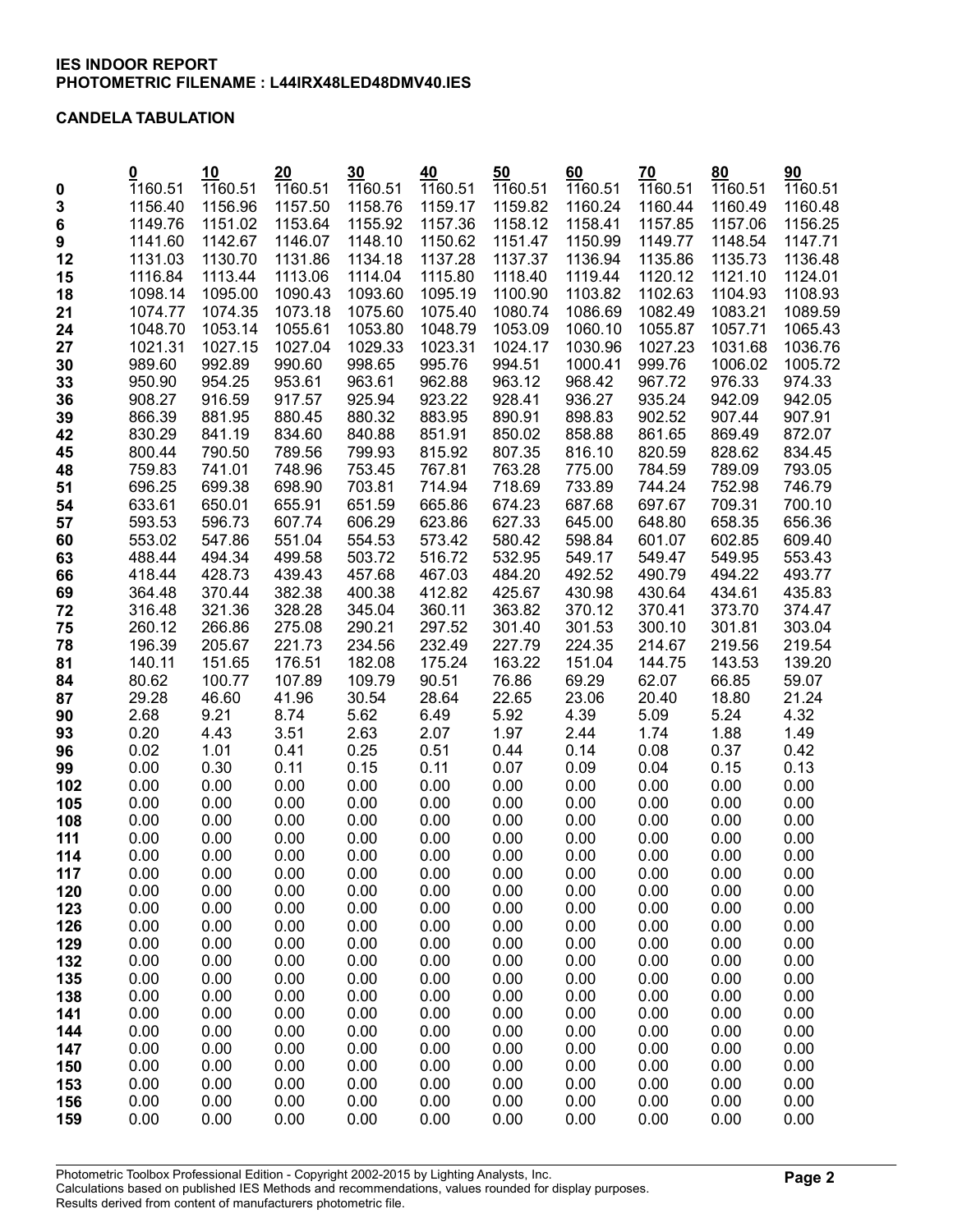# CANDELA TABULATION - (Cont.)

| 162                    | 0.00               | 0.00                     | 0.00               | 0.00               | 0.00               | 0.00               | 0.00               | 0.00               | 0.00               | 0.00               |
|------------------------|--------------------|--------------------------|--------------------|--------------------|--------------------|--------------------|--------------------|--------------------|--------------------|--------------------|
| 165                    | 0.00               | 0.00                     | 0.00               | 0.00               | 0.00               | 0.00               | 0.00               | 0.00               | 0.00               | 0.00               |
| 168                    | 0.00               | 0.00                     | 0.00               | 0.00               | 0.00               | 0.00               | 0.00               | 0.00               | 0.00               | 0.00               |
| 171                    | 0.00<br>0.00       | 0.00<br>0.00             | 0.00<br>0.00       | 0.00<br>0.00       | 0.00<br>0.00       | 0.00<br>0.00       | 0.00<br>0.00       | 0.00               | 0.00<br>0.00       | 0.00               |
| 174                    | 0.00               | 0.00                     | 0.00               | 0.00               | 0.00               | 0.00               | 0.00               | 0.00<br>0.00       | 0.00               | 0.00<br>0.00       |
| 177<br>180             | 0.00               | 0.00                     | 0.00               | 0.00               | 0.00               | 0.00               | 0.00               | 0.00               | 0.00               | 0.00               |
|                        |                    |                          |                    |                    |                    |                    |                    |                    |                    |                    |
| Vert.<br><b>Angles</b> |                    | <b>Horizontal Angles</b> |                    |                    |                    |                    |                    |                    |                    |                    |
|                        | <u>100</u>         | 110                      | 120                | <u>130</u>         | <b>140</b>         | <u>150</u>         | <u>160</u>         | 170                | <b>180</b>         | 190                |
| $\pmb{0}$              | 1160.51            | 1160.51                  | 1160.51            | 1160.51            | 1160.51            | 1160.51            | 1160.51            | 1160.51            | 1160.51            | 1160.51            |
| 3                      | 1160.37            | 1160.31                  | 1160.26            | 1160.23            | 1160.34            | 1160.63            | 1160.66            | 1160.91            | 1161.07            | 1161.12            |
| 6                      | 1155.59            | 1155.31                  | 1155.19            | 1155.07            | 1155.54            | 1156.26            | 1157.09            | 1157.78            | 1158.82            | 1159.49            |
| 9                      | 1147.66            | 1147.81                  | 1147.89            | 1147.76            | 1147.86            | 1148.71            | 1150.84            | 1152.61            | 1154.43            | 1155.10            |
| 12                     | 1137.81            | 1139.25                  | 1140.28            | 1140.19            | 1140.18            | 1140.33            | 1142.66            | 1145.18            | 1146.81            | 1146.27            |
| 15                     | 1126.10            | 1128.59                  | 1129.60            | 1129.65            | 1128.90            | 1130.67            | 1133.83            | 1134.87            | 1134.78            | 1131.85            |
| 18                     | 1111.97            | 1113.08                  | 1114.02            | 1113.23            | 1112.53            | 1117.41            | 1120.54            | 1122.06            | 1118.59            | 1116.00            |
| 21                     | 1092.37            | 1093.36                  | 1093.39            | 1088.72            | 1088.87            | 1096.53            | 1100.51            | 1101.27            | 1099.38            | 1097.42            |
| 24                     | 1068.06            | 1067.85                  | 1066.71            | 1059.85<br>1035.71 | 1056.88            | 1064.40            | 1071.11<br>1033.37 | 1075.44            | 1079.91            | 1076.46            |
| 27                     | 1041.10<br>1012.40 | 1040.84<br>1015.37       | 1042.39<br>1018.05 | 1014.42            | 1029.48<br>1007.75 | 1034.36<br>1009.03 | 995.53             | 1047.54<br>1013.53 | 1061.49<br>1038.06 | 1048.95<br>1012.73 |
| 30<br>33               | 978.10             | 983.04                   | 987.62             | 986.36             | 983.71             | 989.34             | 964.00             | 972.76             | 1004.51            | 973.09             |
| 36                     | 939.62             | 944.89                   | 950.92             | 947.21             | 944.22             | 964.18             | 939.71             | 929.57             | 966.86             | 932.12             |
| 39                     | 902.16             | 907.72                   | 910.94             | 905.86             | 897.32             | 917.57             | 916.15             | 890.38             | 931.44             | 891.56             |
| 42                     | 863.91             | 871.53                   | 875.39             | 869.01             | 863.22             | 867.20             | 881.70             | 851.06             | 894.85             | 849.45             |
| 45                     | 826.53             | 837.31                   | 830.89             | 828.93             | 832.66             | 815.15             | 820.83             | 812.13             | 852.61             | 809.94             |
| 48                     | 790.34             | 796.30                   | 780.01             | 783.05             | 793.85             | 770.30             | 783.05             | 774.26             | 806.29             | 773.37             |
| 51                     | 753.73             | 747.75                   | 740.73             | 744.18             | 741.70             | 735.12             | 719.86             | 737.80             | 758.18             | 738.94             |
| 54                     | 709.45             | 704.67                   | 705.37             | 711.36             | 684.74             | 683.81             | 667.17             | 695.23             | 707.49             | 697.25             |
| 57                     | 660.92             | 661.02                   | 664.09             | 666.32             | 639.84             | 623.64             | 617.19             | 647.80             | 653.60             | 647.52             |
| 60                     | 607.25             | 612.70                   | 613.61             | 608.08             | 593.84             | 565.15             | 574.30             | 594.93             | 599.50             | 592.69             |
| 63                     | 555.77             | 561.80                   | 561.83             | 552.33             | 532.98             | 519.20             | 534.91             | 539.68             | 547.29             | 540.40             |
| 66                     | 502.96             | 504.53                   | 502.61             | 498.71             | 477.30             | 478.78             | 476.99             | 481.14             | 491.69             | 485.04             |
| 69<br>72               | 440.17<br>371.37   | 442.74<br>380.54         | 438.62<br>378.19   | 433.60<br>371.18   | 425.67<br>376.56   | 423.44<br>365.95   | 420.00<br>364.56   | 423.68<br>366.30   | 428.49<br>364.79   | 422.93<br>357.76   |
| 75                     | 296.60             | 308.86                   | 311.12             | 312.17             | 314.23             | 307.36             | 304.40             | 306.45             | 307.42             | 298.15             |
| 78                     | 217.76             | 221.68                   | 234.92             | 240.70             | 246.01             | 251.19             | 247.79             | 244.47             | 250.66             | 241.57             |
| 81                     | 139.99             | 141.67                   | 149.67             | 162.86             | 172.13             | 183.58             | 189.99             | 176.26             | 182.82             | 172.94             |
| 84                     | 62.79              | 61.12                    | 69.56              | 79.35              | 89.60              | 109.79             | 118.81             | 127.10             | 124.56             | 121.01             |
| 87                     | 19.68              | 17.97                    | 22.01              | 21.71              | 31.22              | 30.82              | 50.10              | 66.75              | 72.12              | 60.51              |
| 90                     | 4.65               | 5.40                     | 4.93               | 3.66               | 5.70               | 4.69               | 10.20              | 17.04              | 32.61              | 9.17               |
| 93                     | 2.09               | 1.72                     | 1.54               | 2.18               | 1.68               | 1.06               | 2.09               | 6.20               | 2.40               | 0.54               |
| 96                     | 0.36               | 0.24                     | 0.29               | 0.61               | 0.73               | 0.30               | 0.41               | 2.37               | 0.55               | 0.03               |
| 99                     | 0.15               | 0.14                     | 0.10               | 0.23               | 0.29               | 0.35               | 0.35               | 0.81               | 0.03               | 0.00               |
| 102                    | 0.00               | 0.00                     | 0.00               | 0.00               | 0.00               | 0.00               | 0.00               | 0.00               | 0.00               | 0.00               |
| 105                    | 0.00               | 0.00                     | 0.00               | 0.00               | 0.00               | 0.00               | 0.00               | 0.00               | 0.00               | 0.00               |
| 108                    | 0.00<br>0.00       | 0.00<br>0.00             | 0.00<br>0.00       | 0.00<br>0.00       | 0.00<br>0.00       | 0.00<br>0.00       | 0.00<br>0.00       | 0.00<br>0.00       | 0.00<br>0.00       | 0.00<br>0.00       |
| 111<br>114             | 0.00               | 0.00                     | 0.00               | 0.00               | 0.00               | 0.00               | 0.00               | 0.00               | 0.00               | 0.00               |
| 117                    | 0.00               | 0.00                     | 0.00               | 0.00               | 0.00               | 0.00               | 0.00               | 0.00               | 0.00               | 0.00               |
| 120                    | 0.00               | 0.00                     | 0.00               | 0.00               | 0.00               | 0.00               | 0.00               | 0.00               | 0.00               | 0.00               |
| 123                    | 0.00               | 0.00                     | 0.00               | 0.00               | 0.00               | 0.00               | 0.00               | 0.00               | 0.00               | 0.00               |
| 126                    | 0.00               | 0.00                     | 0.00               | 0.00               | 0.00               | 0.00               | 0.00               | 0.00               | 0.00               | 0.00               |
| 129                    | 0.00               | 0.00                     | 0.00               | 0.00               | 0.00               | 0.00               | 0.00               | 0.00               | 0.00               | 0.00               |
| 132                    | 0.00               | 0.00                     | 0.00               | 0.00               | 0.00               | 0.00               | 0.00               | 0.00               | 0.00               | 0.00               |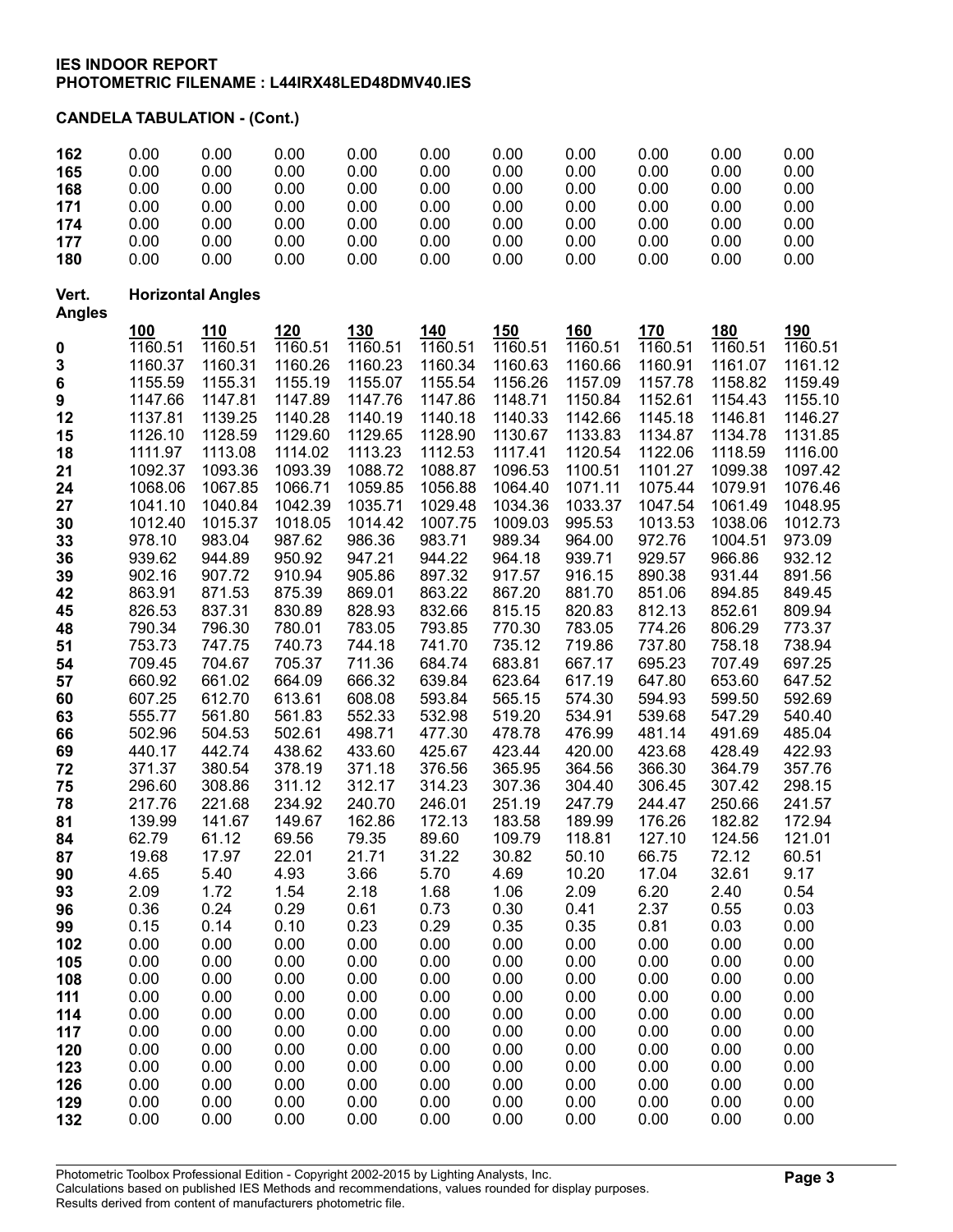# CANDELA TABULATION - (Cont.)

| 135<br>138<br>141<br>144<br>147<br>150<br>153<br>156<br>159<br>162<br>165<br>168<br>171<br>174<br>177<br>180 | 0.00<br>0.00<br>0.00<br>0.00<br>0.00<br>0.00<br>0.00<br>0.00<br>0.00<br>0.00<br>0.00<br>0.00<br>0.00<br>0.00<br>0.00<br>0.00 | 0.00<br>0.00<br>0.00<br>0.00<br>0.00<br>0.00<br>0.00<br>0.00<br>0.00<br>0.00<br>0.00<br>0.00<br>0.00<br>0.00<br>0.00<br>0.00 | 0.00<br>0.00<br>0.00<br>0.00<br>0.00<br>0.00<br>0.00<br>0.00<br>0.00<br>0.00<br>0.00<br>0.00<br>0.00<br>0.00<br>0.00<br>0.00 | 0.00<br>0.00<br>0.00<br>0.00<br>0.00<br>0.00<br>0.00<br>0.00<br>0.00<br>0.00<br>0.00<br>0.00<br>0.00<br>0.00<br>0.00<br>0.00 | 0.00<br>0.00<br>0.00<br>0.00<br>0.00<br>0.00<br>0.00<br>0.00<br>0.00<br>0.00<br>0.00<br>0.00<br>0.00<br>0.00<br>0.00<br>0.00 | 0.00<br>0.00<br>0.00<br>0.00<br>0.00<br>0.00<br>0.00<br>0.00<br>0.00<br>0.00<br>0.00<br>0.00<br>0.00<br>0.00<br>0.00<br>0.00 | 0.00<br>0.00<br>0.00<br>0.00<br>0.00<br>0.00<br>0.00<br>0.00<br>0.00<br>0.00<br>0.00<br>0.00<br>0.00<br>0.00<br>0.00<br>0.00 | 0.00<br>0.00<br>0.00<br>0.00<br>0.00<br>0.00<br>0.00<br>0.00<br>0.00<br>0.00<br>0.00<br>0.00<br>0.00<br>0.00<br>0.00<br>0.00 | 0.00<br>0.00<br>0.00<br>0.00<br>0.00<br>0.00<br>0.00<br>0.00<br>0.00<br>0.00<br>0.00<br>0.00<br>0.00<br>0.00<br>0.00<br>0.00 | 0.00<br>0.00<br>0.00<br>0.00<br>0.00<br>0.00<br>0.00<br>0.00<br>0.00<br>0.00<br>0.00<br>0.00<br>0.00<br>0.00<br>0.00<br>0.00 |
|--------------------------------------------------------------------------------------------------------------|------------------------------------------------------------------------------------------------------------------------------|------------------------------------------------------------------------------------------------------------------------------|------------------------------------------------------------------------------------------------------------------------------|------------------------------------------------------------------------------------------------------------------------------|------------------------------------------------------------------------------------------------------------------------------|------------------------------------------------------------------------------------------------------------------------------|------------------------------------------------------------------------------------------------------------------------------|------------------------------------------------------------------------------------------------------------------------------|------------------------------------------------------------------------------------------------------------------------------|------------------------------------------------------------------------------------------------------------------------------|
| Vert.<br><b>Angles</b>                                                                                       |                                                                                                                              | <b>Horizontal Angles</b>                                                                                                     |                                                                                                                              |                                                                                                                              |                                                                                                                              |                                                                                                                              |                                                                                                                              |                                                                                                                              |                                                                                                                              |                                                                                                                              |
| 0                                                                                                            | 200<br>1160.51                                                                                                               | 210<br>1160.51                                                                                                               | 220<br>1160.51                                                                                                               | 230<br>1160.51                                                                                                               | 240<br>1160.51                                                                                                               | 250<br>1160.51                                                                                                               | 260<br>1160.51                                                                                                               | 270<br>1160.51                                                                                                               | 280<br>1160.51                                                                                                               | 290<br>1160.51                                                                                                               |
| 3<br>6                                                                                                       | 1161.07<br>1160.10                                                                                                           | 1160.82<br>1160.01                                                                                                           | 1160.52<br>1159.29                                                                                                           | 1159.88<br>1158.16                                                                                                           | 1159.17<br>1156.63                                                                                                           | 1158.42<br>1154.75                                                                                                           | 1157.69<br>1153.23                                                                                                           | 1157.11<br>1151.87                                                                                                           | 1156.48<br>1150.88                                                                                                           | 1156.04<br>1150.38                                                                                                           |
| 9<br>12                                                                                                      | 1155.81<br>1145.46                                                                                                           | 1155.19<br>1145.15                                                                                                           | 1154.40<br>1145.39                                                                                                           | 1152.75<br>1142.67                                                                                                           | 1150.33<br>1139.11                                                                                                           | 1148.27<br>1136.82                                                                                                           | 1146.91<br>1137.13                                                                                                           | 1145.89<br>1137.63                                                                                                           | 1145.09<br>1136.49                                                                                                           | 1144.29<br>1134.58                                                                                                           |
| 15<br>18                                                                                                     | 1130.84<br>1111.62                                                                                                           | 1130.60<br>1112.14                                                                                                           | 1130.77<br>1111.46                                                                                                           | 1128.28<br>1109.50                                                                                                           | 1123.07<br>1104.24                                                                                                           | 1121.15<br>1102.77                                                                                                           | 1122.96<br>1106.33                                                                                                           | 1125.06<br>1107.20                                                                                                           | 1122.50<br>1104.07                                                                                                           | 1118.81<br>1097.45                                                                                                           |
| 21<br>24                                                                                                     | 1092.93<br>1069.70                                                                                                           | 1090.41<br>1062.76                                                                                                           | 1088.64<br>1061.14                                                                                                           | 1085.95<br>1059.88                                                                                                           | 1085.02<br>1063.44                                                                                                           | 1086.19<br>1068.02                                                                                                           | 1086.74<br>1065.03                                                                                                           | 1083.83<br>1056.88                                                                                                           | 1080.21<br>1054.14                                                                                                           | 1076.06<br>1054.03                                                                                                           |
| 27<br>30                                                                                                     | 1034.61<br>995.11                                                                                                            | 1035.33<br>1008.53                                                                                                           | 1035.17<br>1010.21                                                                                                           | 1032.98<br>1004.96                                                                                                           | 1038.30<br>1009.41                                                                                                           | 1040.81<br>1006.19                                                                                                           | 1038.91<br>1008.08                                                                                                           | 1028.57<br>1000.16                                                                                                           | 1026.91<br>998.40                                                                                                            | 1027.73<br>997.01                                                                                                            |
| 33                                                                                                           | 962.21                                                                                                                       | 985.61                                                                                                                       | 983.67                                                                                                                       | 974.64                                                                                                                       | 981.11                                                                                                                       | 968.26                                                                                                                       | 971.52                                                                                                                       | 971.93                                                                                                                       | 965.87                                                                                                                       | 961.80                                                                                                                       |
| 36<br>39                                                                                                     | 937.37<br>913.16                                                                                                             | 958.15<br>910.67                                                                                                             | 943.66<br>899.15                                                                                                             | 933.53<br>892.56                                                                                                             | 947.14<br>903.76                                                                                                             | 933.70<br>899.37                                                                                                             | 931.86<br>895.10                                                                                                             | 941.21<br>905.23                                                                                                             | 929.98<br>895.20                                                                                                             | 927.16<br>891.31                                                                                                             |
| 42                                                                                                           | 872.05                                                                                                                       | 862.01                                                                                                                       | 867.84                                                                                                                       | 861.65                                                                                                                       | 865.07                                                                                                                       | 861.13                                                                                                                       | 857.98                                                                                                                       | 863.74                                                                                                                       | 857.84                                                                                                                       | 851.03                                                                                                                       |
| 45<br>48                                                                                                     | 822.16<br>777.33                                                                                                             | 817.36<br>778.77                                                                                                             | 835.10<br>790.24                                                                                                             | 822.58<br>773.70                                                                                                             | 818.75<br>768.55                                                                                                             | 824.73<br>786.21                                                                                                             | 821.41<br>784.55                                                                                                             | 818.39<br>775.16                                                                                                             | 818.68<br>777.94                                                                                                             | 812.29<br>771.12                                                                                                             |
| 51                                                                                                           | 713.64                                                                                                                       | 737.92                                                                                                                       | 737.55                                                                                                                       | 731.44                                                                                                                       | 731.34                                                                                                                       | 742.32                                                                                                                       | 746.41                                                                                                                       | 738.00                                                                                                                       | 736.45                                                                                                                       | 726.67                                                                                                                       |
| 54<br>57                                                                                                     | 666.16<br>619.08                                                                                                             | 676.40<br>616.18                                                                                                             | 686.96<br>645.69                                                                                                             | 693.46<br>647.82                                                                                                             | 692.68<br>646.92                                                                                                             | 698.70<br>651.16                                                                                                             | 700.95<br>652.54                                                                                                             | 698.41<br>648.41                                                                                                             | 691.08<br>647.81                                                                                                             | 687.28<br>643.68                                                                                                             |
| 60                                                                                                           | 574.18                                                                                                                       | 565.63                                                                                                                       | 595.38                                                                                                                       | 595.14                                                                                                                       | 597.61                                                                                                                       | 602.80                                                                                                                       | 600.06                                                                                                                       | 594.32                                                                                                                       | 600.96                                                                                                                       | 591.19                                                                                                                       |
| 63                                                                                                           | 534.33                                                                                                                       | 521.98                                                                                                                       | 532.91                                                                                                                       | 540.48                                                                                                                       | 550.62                                                                                                                       | 555.39                                                                                                                       | 548.33                                                                                                                       | 543.45                                                                                                                       | 551.54                                                                                                                       | 536.90                                                                                                                       |
| 66<br>69                                                                                                     | 473.55<br>409.13                                                                                                             | 473.33<br>410.81                                                                                                             | 479.74<br>426.40                                                                                                             | 488.32<br>431.90                                                                                                             | 497.44<br>440.04                                                                                                             | 500.55<br>438.62                                                                                                             | 495.35<br>440.15                                                                                                             | 492.22<br>435.57                                                                                                             | 498.51<br>438.60                                                                                                             | 483.46<br>429.90                                                                                                             |
| 72                                                                                                           | 351.80                                                                                                                       | 356.02                                                                                                                       | 372.18                                                                                                                       | 376.18                                                                                                                       | 383.96                                                                                                                       | 378.47                                                                                                                       | 382.34                                                                                                                       | 373.45                                                                                                                       | 374.66                                                                                                                       | 372.45                                                                                                                       |
| 75                                                                                                           | 295.91                                                                                                                       | 303.05                                                                                                                       | 310.30                                                                                                                       | 317.09                                                                                                                       | 317.49                                                                                                                       | 313.20                                                                                                                       | 311.62                                                                                                                       | 305.57                                                                                                                       | 303.36                                                                                                                       | 303.10                                                                                                                       |
| 78                                                                                                           | 243.94                                                                                                                       | 249.12                                                                                                                       | 247.55                                                                                                                       | 246.36                                                                                                                       | 235.53                                                                                                                       | 230.04                                                                                                                       | 228.69                                                                                                                       | 225.93                                                                                                                       | 225.44                                                                                                                       | 218.20                                                                                                                       |
| 81<br>84                                                                                                     | 184.44<br>109.84                                                                                                             | 174.62<br>100.68                                                                                                             | 163.63<br>76.94                                                                                                              | 156.38<br>74.20                                                                                                              | 136.99<br>62.86                                                                                                              | 127.23<br>50.33                                                                                                              | 125.13<br>50.50                                                                                                              | 123.26<br>48.86                                                                                                              | 127.37<br>52.70                                                                                                              | 127.13<br>49.99                                                                                                              |
| 87                                                                                                           | 43.00                                                                                                                        | 23.42                                                                                                                        | 23.34                                                                                                                        | 19.75                                                                                                                        | 17.48                                                                                                                        | 15.00                                                                                                                        | 15.91                                                                                                                        | 17.18                                                                                                                        | 16.91                                                                                                                        | 13.71                                                                                                                        |
| 90                                                                                                           | 4.05                                                                                                                         | 1.57                                                                                                                         | 0.71                                                                                                                         | 0.40                                                                                                                         | 0.53                                                                                                                         | 0.19                                                                                                                         | 0.89                                                                                                                         | 1.80                                                                                                                         | 1.10                                                                                                                         | 0.24                                                                                                                         |
| 93                                                                                                           | 0.28                                                                                                                         | 0.06                                                                                                                         | 0.03                                                                                                                         | 0.07                                                                                                                         | 0.05                                                                                                                         | 0.08                                                                                                                         | 0.09                                                                                                                         | 0.00                                                                                                                         | 0.06                                                                                                                         | 0.01                                                                                                                         |
| 96                                                                                                           | 0.05<br>0.34                                                                                                                 | 0.11                                                                                                                         | 0.18                                                                                                                         | 0.07                                                                                                                         | 0.03                                                                                                                         | 0.01<br>0.16                                                                                                                 | 0.01                                                                                                                         | 0.00                                                                                                                         | 0.01<br>0.00                                                                                                                 | 0.01<br>0.17                                                                                                                 |
| 99<br>102                                                                                                    | 0.00                                                                                                                         | 0.36<br>0.00                                                                                                                 | 0.32<br>0.00                                                                                                                 | 0.12<br>0.00                                                                                                                 | 0.15<br>0.00                                                                                                                 | 0.00                                                                                                                         | 0.00<br>0.00                                                                                                                 | 0.00<br>0.00                                                                                                                 | 0.00                                                                                                                         | 0.00                                                                                                                         |
| 105                                                                                                          | 0.00                                                                                                                         | 0.00                                                                                                                         | 0.00                                                                                                                         | 0.00                                                                                                                         | 0.00                                                                                                                         | 0.00                                                                                                                         | 0.00                                                                                                                         | 0.00                                                                                                                         | 0.00                                                                                                                         | 0.00                                                                                                                         |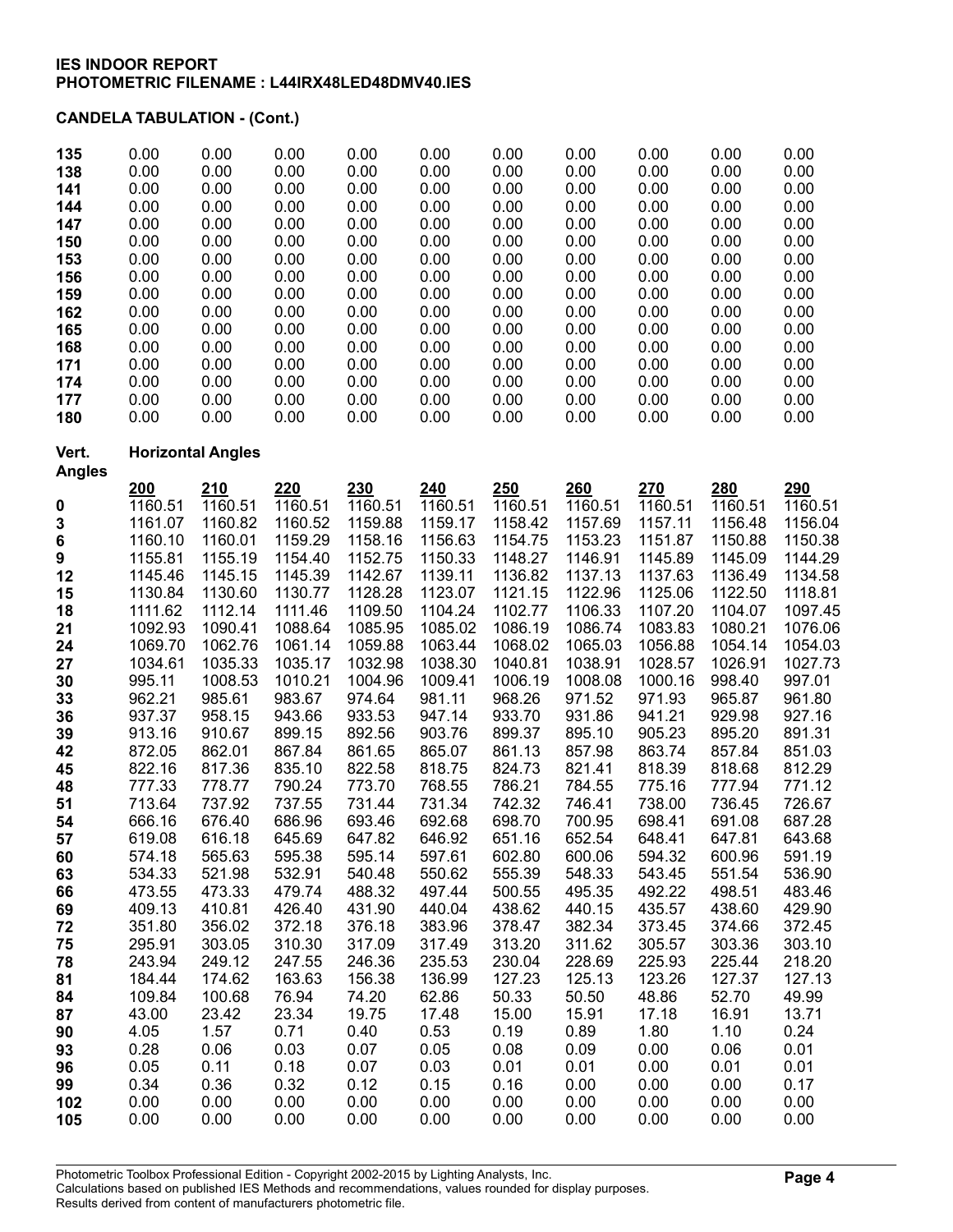## CANDELA TABULATION - (Cont.)

| 108 | 0.00 | 0.00 | 0.00 | 0.00 | 0.00 | 0.00 | 0.00 | 0.00 | 0.00 | 0.00 |
|-----|------|------|------|------|------|------|------|------|------|------|
| 111 | 0.00 | 0.00 | 0.00 | 0.00 | 0.00 | 0.00 | 0.00 | 0.00 | 0.00 | 0.00 |
| 114 | 0.00 | 0.00 | 0.00 | 0.00 | 0.00 | 0.00 | 0.00 | 0.00 | 0.00 | 0.00 |
| 117 | 0.00 | 0.00 | 0.00 | 0.00 | 0.00 | 0.00 | 0.00 | 0.00 | 0.00 | 0.00 |
| 120 | 0.00 | 0.00 | 0.00 | 0.00 | 0.00 | 0.00 | 0.00 | 0.00 | 0.00 | 0.00 |
| 123 | 0.00 | 0.00 | 0.00 | 0.00 | 0.00 | 0.00 | 0.00 | 0.00 | 0.00 | 0.00 |
| 126 | 0.00 | 0.00 | 0.00 | 0.00 | 0.00 | 0.00 | 0.00 | 0.00 | 0.00 | 0.00 |
| 129 | 0.00 | 0.00 | 0.00 | 0.00 | 0.00 | 0.00 | 0.00 | 0.00 | 0.00 | 0.00 |
| 132 | 0.00 | 0.00 | 0.00 | 0.00 | 0.00 | 0.00 | 0.00 | 0.00 | 0.00 | 0.00 |
| 135 | 0.00 | 0.00 | 0.00 | 0.00 | 0.00 | 0.00 | 0.00 | 0.00 | 0.00 | 0.00 |
| 138 | 0.00 | 0.00 | 0.00 | 0.00 | 0.00 | 0.00 | 0.00 | 0.00 | 0.00 | 0.00 |
| 141 | 0.00 | 0.00 | 0.00 | 0.00 | 0.00 | 0.00 | 0.00 | 0.00 | 0.00 | 0.00 |
| 144 | 0.00 | 0.00 | 0.00 | 0.00 | 0.00 | 0.00 | 0.00 | 0.00 | 0.00 | 0.00 |
| 147 | 0.00 | 0.00 | 0.00 | 0.00 | 0.00 | 0.00 | 0.00 | 0.00 | 0.00 | 0.00 |
| 150 | 0.00 | 0.00 | 0.00 | 0.00 | 0.00 | 0.00 | 0.00 | 0.00 | 0.00 | 0.00 |
| 153 | 0.00 | 0.00 | 0.00 | 0.00 | 0.00 | 0.00 | 0.00 | 0.00 | 0.00 | 0.00 |
| 156 | 0.00 | 0.00 | 0.00 | 0.00 | 0.00 | 0.00 | 0.00 | 0.00 | 0.00 | 0.00 |
| 159 | 0.00 | 0.00 | 0.00 | 0.00 | 0.00 | 0.00 | 0.00 | 0.00 | 0.00 | 0.00 |
| 162 | 0.00 | 0.00 | 0.00 | 0.00 | 0.00 | 0.00 | 0.00 | 0.00 | 0.00 | 0.00 |
| 165 | 0.00 | 0.00 | 0.00 | 0.00 | 0.00 | 0.00 | 0.00 | 0.00 | 0.00 | 0.00 |
| 168 | 0.00 | 0.00 | 0.00 | 0.00 | 0.00 | 0.00 | 0.00 | 0.00 | 0.00 | 0.00 |
| 171 | 0.00 | 0.00 | 0.00 | 0.00 | 0.00 | 0.00 | 0.00 | 0.00 | 0.00 | 0.00 |
| 174 | 0.00 | 0.00 | 0.00 | 0.00 | 0.00 | 0.00 | 0.00 | 0.00 | 0.00 | 0.00 |
| 177 | 0.00 | 0.00 | 0.00 | 0.00 | 0.00 | 0.00 | 0.00 | 0.00 | 0.00 | 0.00 |
| 180 | 0.00 | 0.00 | 0.00 | 0.00 | 0.00 | 0.00 | 0.00 | 0.00 | 0.00 | 0.00 |

## Vert. Horizontal Angles

| <b>Angles</b> |         |            |         |         |         |         |         |
|---------------|---------|------------|---------|---------|---------|---------|---------|
|               | 300     | <u>310</u> | 320     | 330     | 340     | 350     | 360     |
| 0             | 1160.51 | 1160.51    | 1160.51 | 1160.51 | 1160.51 | 1160.51 | 1160.51 |
| 3             | 1155.66 | 1155.30    | 1155.20 | 1155.57 | 1155.25 | 1155.82 | 1156.40 |
| 6             | 1150.03 | 1149.59    | 1149.53 | 1149.44 | 1149.20 | 1148.83 | 1149.76 |
| 9             | 1143.72 | 1143.50    | 1143.39 | 1142.76 | 1142.40 | 1141.16 | 1141.60 |
| 12            | 1133.59 | 1133.83    | 1134.71 | 1133.69 | 1132.69 | 1131.58 | 1131.03 |
| 15            | 1116.17 | 1116.72    | 1116.72 | 1116.93 | 1117.39 | 1116.79 | 1116.84 |
| 18            | 1093.67 | 1094.10    | 1093.08 | 1093.98 | 1094.56 | 1098.94 | 1098.14 |
| 21            | 1072.46 | 1073.41    | 1073.41 | 1072.43 | 1074.32 | 1075.90 | 1074.77 |
| 24            | 1052.37 | 1055.28    | 1054.40 | 1052.77 | 1055.33 | 1050.79 | 1048.70 |
| 27            | 1029.76 | 1031.13    | 1029.14 | 1029.15 | 1028.29 | 1022.28 | 1021.31 |
| 30            | 1000.23 | 996.28     | 993.10  | 994.65  | 993.44  | 987.81  | 989.60  |
| 33            | 968.22  | 962.05     | 959.85  | 956.79  | 954.65  | 951.05  | 950.90  |
| 36            | 932.02  | 924.78     | 926.48  | 919.32  | 914.49  | 914.69  | 908.27  |
| 39            | 888.66  | 885.17     | 887.26  | 872.18  | 876.68  | 879.31  | 866.39  |
| 42            | 851.23  | 845.55     | 848.95  | 828.74  | 834.24  | 837.66  | 830.29  |
| 45            | 810.45  | 800.82     | 807.45  | 788.42  | 790.65  | 786.13  | 800.44  |
| 48            | 765.14  | 753.88     | 760.22  | 747.68  | 748.91  | 735.20  | 759.83  |
| 51            | 724.75  | 709.36     | 707.48  | 701.78  | 700.33  | 693.78  | 696.25  |
| 54            | 681.02  | 664.14     | 654.76  | 648.38  | 660.06  | 647.47  | 633.61  |
| 57            | 635.28  | 618.23     | 612.95  | 600.06  | 609.69  | 596.58  | 593.53  |
| 60            | 587.17  | 573.74     | 566.59  | 545.79  | 545.11  | 547.58  | 553.02  |
| 63            | 538.21  | 526.76     | 510.93  | 492.68  | 489.54  | 492.88  | 488.44  |
| 66            | 481.85  | 478.74     | 459.38  | 444.32  | 431.04  | 426.59  | 418.44  |
| 69            | 421.94  | 422.48     | 405.72  | 386.59  | 377.13  | 368.38  | 364.48  |
| 72            | 365.83  | 361.75     | 354.94  | 334.35  | 325.46  | 322.27  | 316.48  |
| 75            | 303.16  | 299.85     | 293.16  | 282.53  | 274.23  | 263.68  | 260.12  |
| 78            | 228.61  | 226.80     | 229.05  | 227.33  | 218.55  | 200.05  | 196.39  |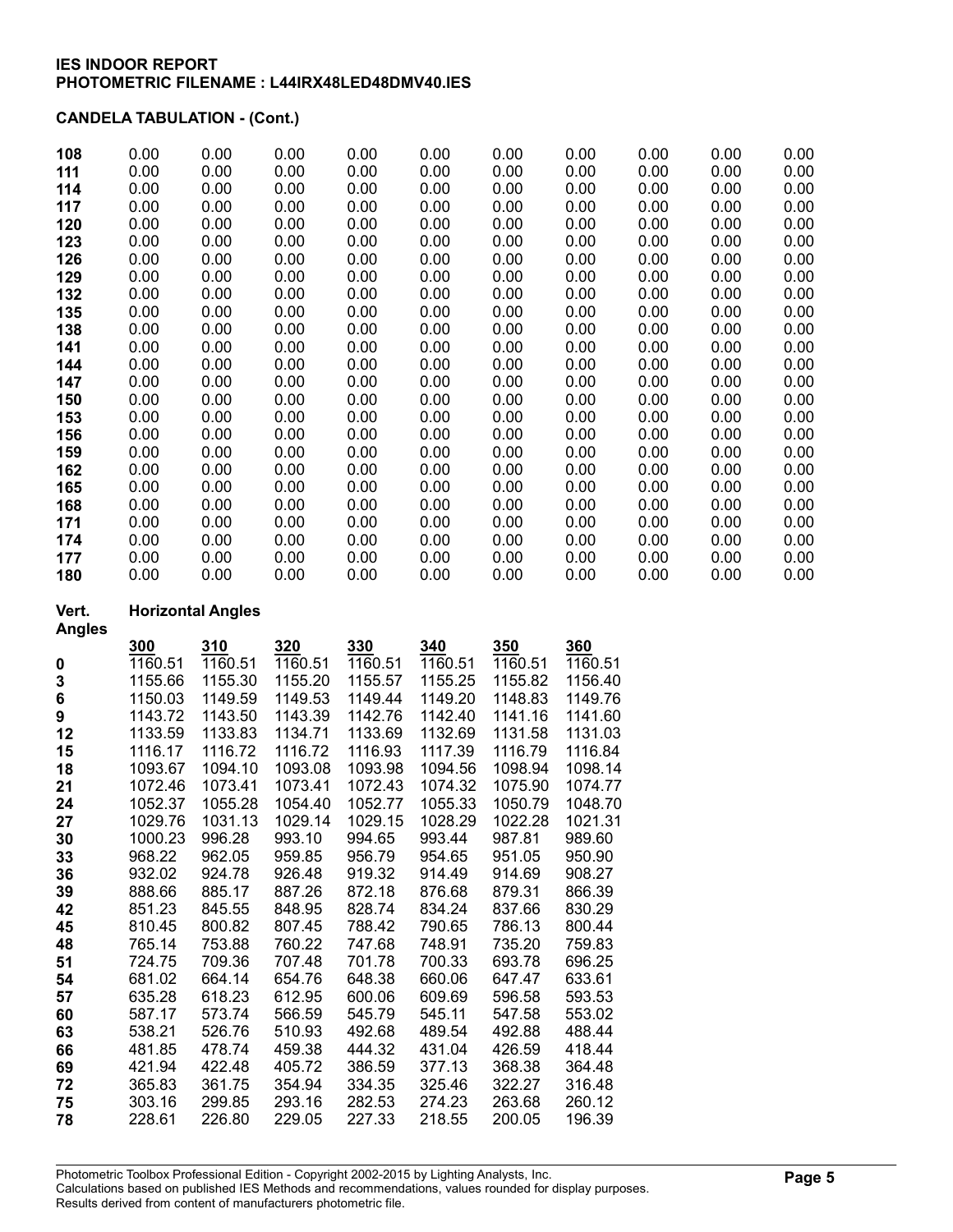# CANDELA TABULATION - (Cont.)

| 81  | 135.61 | 146.54 | 161.87 | 167.50 | 166.21 | 142.75 | 140.11 |
|-----|--------|--------|--------|--------|--------|--------|--------|
| 84  | 60.98  | 66.18  | 77.59  | 95.73  | 94.37  | 89.11  | 80.62  |
| 87  | 18.00  | 16.92  | 21.86  | 22.88  | 30.34  | 35.06  | 29.28  |
| 90  | 0.60   | 0.49   | 0.45   | 0.65   | 2.19   | 2.38   | 2.68   |
| 93  | 0.01   | 0.01   | 0.02   | 0.00   | 0.01   | 0.02   | 0.20   |
| 96  | 0.02   | 0.01   | 0.18   | 0.10   | 0.04   | 0.00   | 0.02   |
| 99  | 0.12   | 0.01   | 0.11   | 0.26   | 0.29   | 0.00   | 0.00   |
| 102 | 0.00   | 0.00   | 0.00   | 0.00   | 0.00   | 0.00   | 0.00   |
| 105 | 0.00   | 0.00   | 0.00   | 0.00   | 0.00   | 0.00   | 0.00   |
| 108 | 0.00   | 0.00   | 0.00   | 0.00   | 0.00   | 0.00   | 0.00   |
| 111 | 0.00   | 0.00   | 0.00   | 0.00   | 0.00   | 0.00   | 0.00   |
| 114 | 0.00   | 0.00   | 0.00   | 0.00   | 0.00   | 0.00   | 0.00   |
| 117 | 0.00   | 0.00   | 0.00   | 0.00   | 0.00   | 0.00   | 0.00   |
| 120 | 0.00   | 0.00   | 0.00   | 0.00   | 0.00   | 0.00   | 0.00   |
| 123 | 0.00   | 0.00   | 0.00   | 0.00   | 0.00   | 0.00   | 0.00   |
| 126 | 0.00   | 0.00   | 0.00   | 0.00   | 0.00   | 0.00   | 0.00   |
| 129 | 0.00   | 0.00   | 0.00   | 0.00   | 0.00   | 0.00   | 0.00   |
| 132 | 0.00   | 0.00   | 0.00   | 0.00   | 0.00   | 0.00   | 0.00   |
| 135 | 0.00   | 0.00   | 0.00   | 0.00   | 0.00   | 0.00   | 0.00   |
| 138 | 0.00   | 0.00   | 0.00   | 0.00   | 0.00   | 0.00   | 0.00   |
| 141 | 0.00   | 0.00   | 0.00   | 0.00   | 0.00   | 0.00   | 0.00   |
| 144 | 0.00   | 0.00   | 0.00   | 0.00   | 0.00   | 0.00   | 0.00   |
| 147 | 0.00   | 0.00   | 0.00   | 0.00   | 0.00   | 0.00   | 0.00   |
| 150 | 0.00   | 0.00   | 0.00   | 0.00   | 0.00   | 0.00   | 0.00   |
| 153 | 0.00   | 0.00   | 0.00   | 0.00   | 0.00   | 0.00   | 0.00   |
| 156 | 0.00   | 0.00   | 0.00   | 0.00   | 0.00   | 0.00   | 0.00   |
| 159 | 0.00   | 0.00   | 0.00   | 0.00   | 0.00   | 0.00   | 0.00   |
| 162 | 0.00   | 0.00   | 0.00   | 0.00   | 0.00   | 0.00   | 0.00   |
| 165 | 0.00   | 0.00   | 0.00   | 0.00   | 0.00   | 0.00   | 0.00   |
| 168 | 0.00   | 0.00   | 0.00   | 0.00   | 0.00   | 0.00   | 0.00   |
| 171 | 0.00   | 0.00   | 0.00   | 0.00   | 0.00   | 0.00   | 0.00   |
| 174 | 0.00   | 0.00   | 0.00   | 0.00   | 0.00   | 0.00   | 0.00   |
| 177 | 0.00   | 0.00   | 0.00   | 0.00   | 0.00   | 0.00   | 0.00   |
| 180 | 0.00   | 0.00   | 0.00   | 0.00   | 0.00   | 0.00   | 0.00   |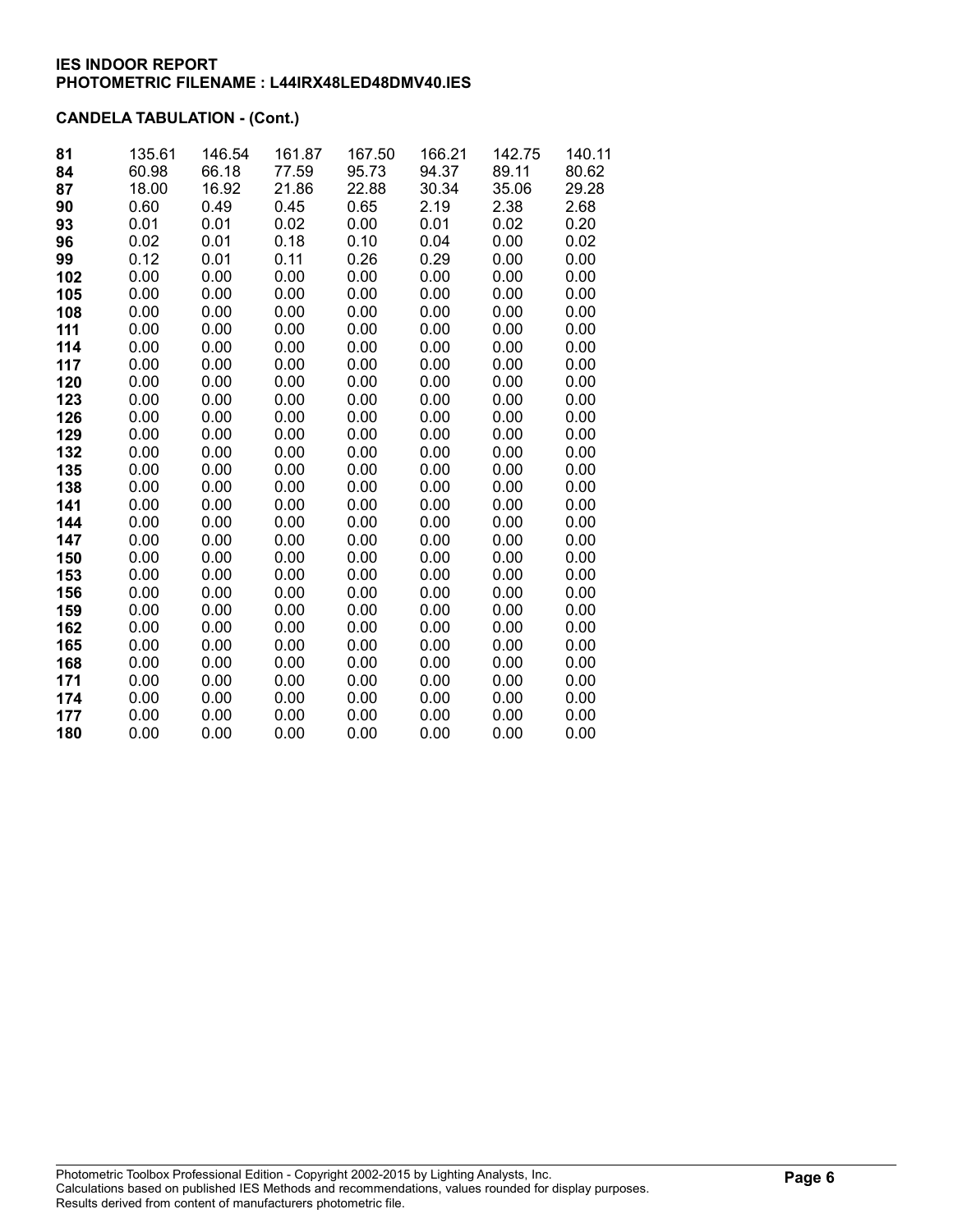### ZONAL LUMEN SUMMARY

| Zone      | Lumens  | %Lamp | %Fixt  |
|-----------|---------|-------|--------|
| $0 - 20$  | 348.73  | N.A.  | 9.70   |
| $0 - 30$  | 912.07  | N.A.  | 25.20  |
| $0 - 40$  | 1442.5  | N.A.  | 39.90  |
| $0 - 60$  | 2729.63 | N.A.  | 75.60  |
| $0 - 80$  | 3486.4  | N.A.  | 96.50  |
| $0 - 90$  | 3611.09 | N.A.  | 100.00 |
| 10-90     | 3521.81 | N.A.  | 97.50  |
| 20-40     | 1093.76 | N.A.  | 30.30  |
| 20-50     | 1660.03 | N.A.  | 46.00  |
| 40-70     | 1734.29 | N.A.  | 48.00  |
| 60-80     | 756.77  | N.A.  | 20.90  |
| 70-80     | 309.61  | N.A.  | 8.60   |
| 80-90     | 124.69  | N.A.  | 3.50   |
| 90-110    | 1.35    | N.A.  | 0.00   |
| 90-120    | 1.35    | N.A.  | 0.00   |
| 90-130    | 1.35    | N.A.  | 0.00   |
| 90-150    | 1.35    | N.A.  | 0.00   |
| 90-180    | 1.35    | N.A.  | 0.00   |
| 110-180   | 0.00    | N.A.  | 0.00   |
| $0 - 180$ | 3612.44 | N.A.  | 100.00 |

Total Luminaire Efficiency = N.A.%

## ZONAL LUMEN SUMMARY

| Zone    | Lumens |
|---------|--------|
| 0-10    | 89.28  |
| 10-20   | 259.45 |
| 20-30   | 563.33 |
| 30-40   | 530.43 |
| 40-50   | 566.26 |
| 50-60   | 720.87 |
| 60-70   | 447.15 |
| 70-80   | 309.61 |
| 80-90   | 124.69 |
| 90-100  | 1.32   |
| 100-110 | 0.03   |
| 110-120 | 0.00   |
| 120-130 | 0.00   |
| 130-140 | 0.00   |
| 140-150 | 0.00   |
| 150-160 | 0.00   |
| 160-170 | 0.00   |
| 170-180 | 0.00   |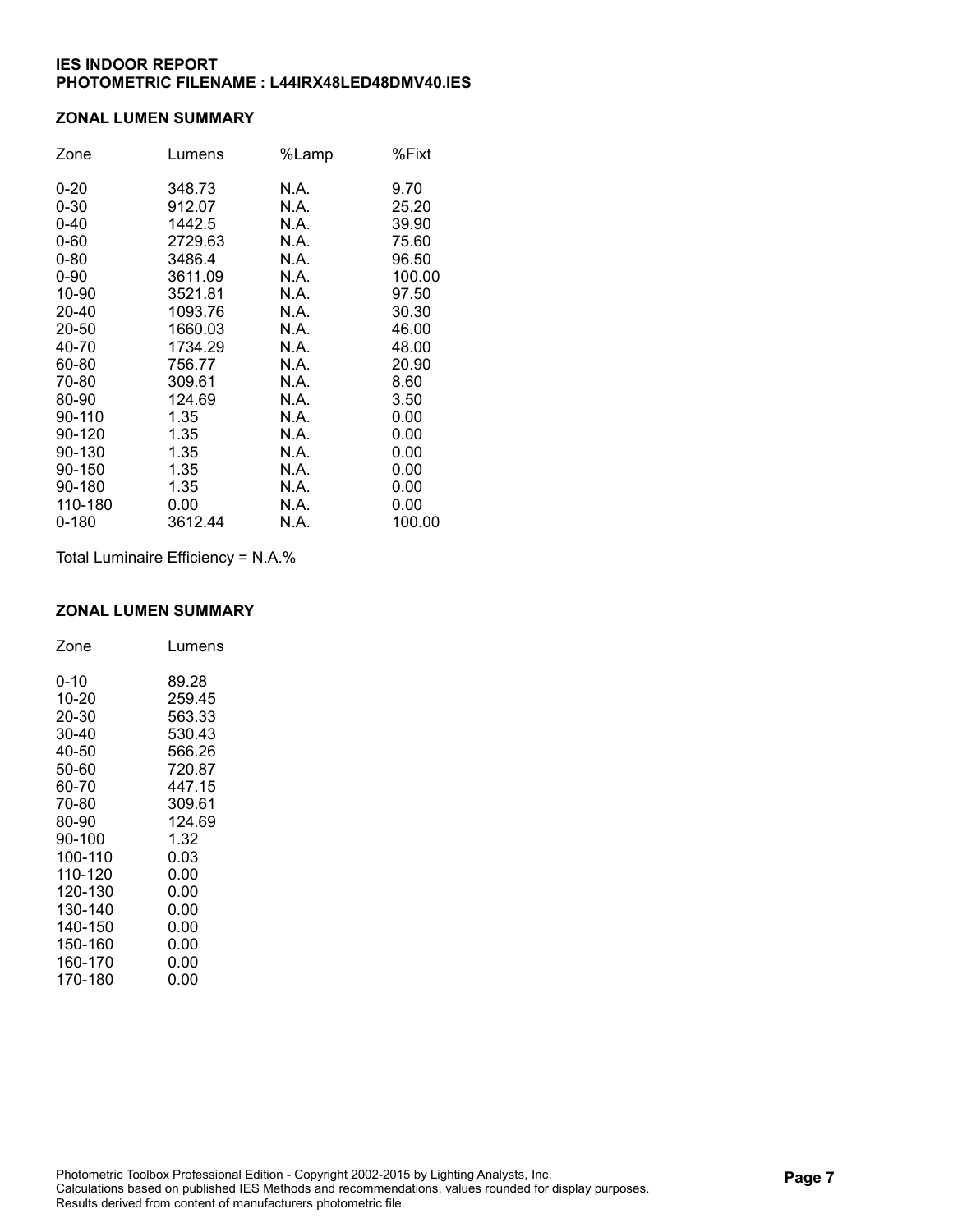### COEFFICIENTS OF UTILIZATION - ZONAL CAVITY METHOD

Effective Floor Cavity Reflectance 0.20

| <b>RC</b>    | 80              |       |     | 70 |             |                 | 50          |     |     | 30       |           | 10       |           | 0   |
|--------------|-----------------|-------|-----|----|-------------|-----------------|-------------|-----|-----|----------|-----------|----------|-----------|-----|
| <b>RW</b>    | 50<br>70.       | 30 10 | 70. | 50 | -30         | 10              | 50 30       | -10 |     | 50 30    | 10        | 50 30    | -10       | 0   |
| $\mathbf{0}$ | 119 119 119 119 |       |     |    |             | 116 116 116 116 | 111 111 111 |     |     |          | 106106106 |          | 102102102 | 100 |
| $\mathbf{1}$ | 10810298 93     |       |     |    | 1051009692  |                 | 96 92 89    |     |     | 92 89 86 |           | 88 86 84 |           | 81  |
| 2            | 97 88 81 75     |       |     |    | 94 86 80 74 |                 | 83 77 72    |     |     | 79 75 70 |           | 76 72 69 |           | 66  |
| 3            | 88 77 68 61     |       |     |    | 86 75 67 61 |                 | 72 65 60    |     | 69. | 63 58    |           | 67 62 57 |           | 55  |
| 4            | 80 68 58 51     |       |     |    | 78 66 58 51 |                 | 64 56 50    |     |     | 61 55 49 |           | 59 53 49 |           | 46  |
| 5            | 74 60 51 44     |       |     |    | 71 59 50 43 |                 | 57 49 43    |     |     | 55 48 42 |           | 53 47 42 |           | 40  |
| 6            | 68 54 44 38     |       |     |    | 66 53 44 38 |                 | 51 43 37    |     |     | 49 42 37 |           | 48 41 36 |           | 34  |
| 7            | 63 49 39 33     |       |     |    | 61 48 39 33 |                 | 46 38 33    |     |     | 45 38 32 |           | 43 37 32 |           | 30  |
| 8            | 58 44 35 29     |       |     |    | 57 43 35 29 |                 | 42 34 29    |     |     | 41 34 29 |           | 40 33 29 |           | 27  |
| 9            | 54 40 32 26     |       |     |    | 53 40 32 26 |                 | 39 31 26    |     |     | 37 31 26 |           | 36 30 26 |           | 24  |
| 10           | 51 37 29 24     |       |     |    | 49 37 29 23 |                 | 36 28 23    |     |     | 35 28 23 |           | 34 28 23 |           | 21  |